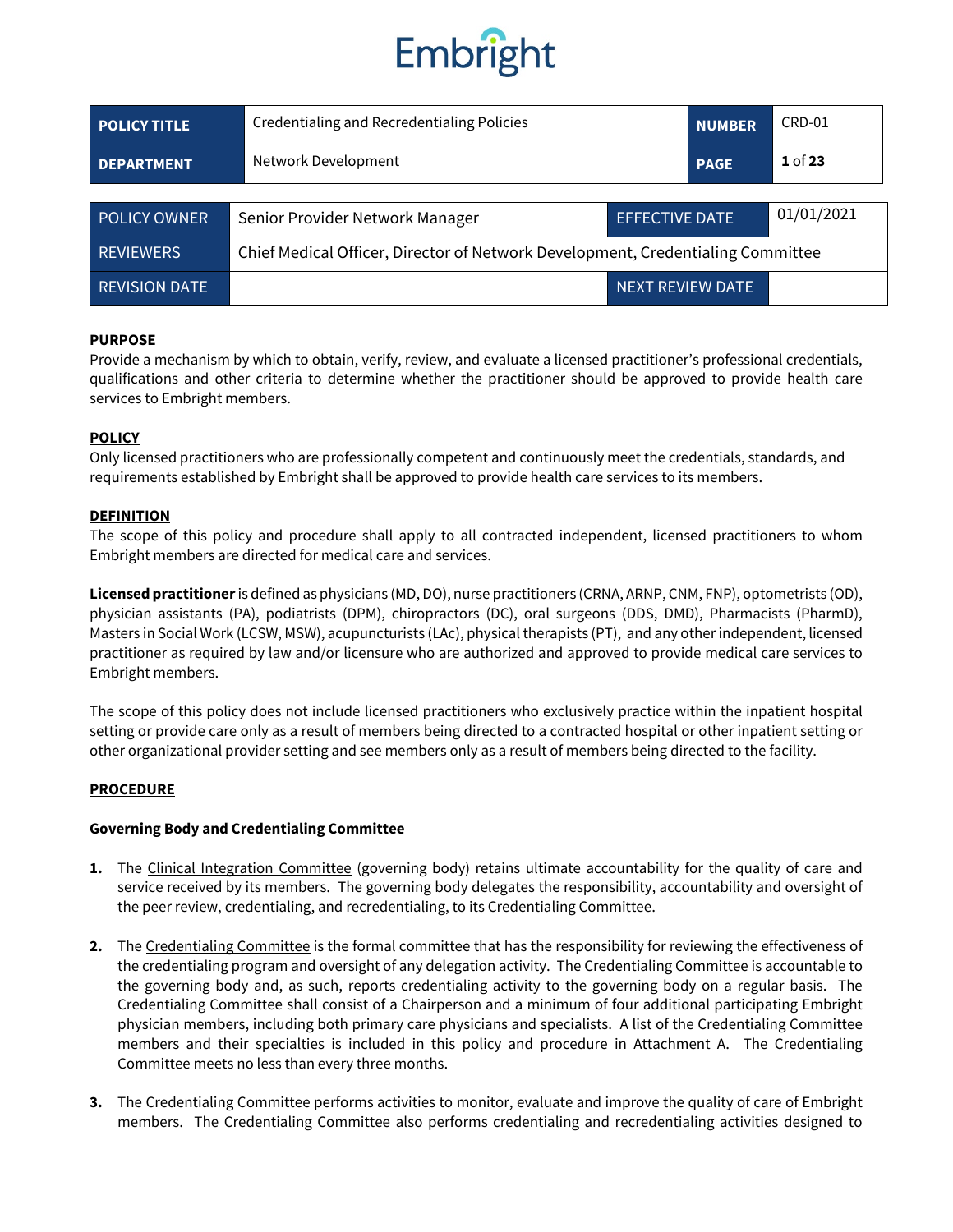

| <b>POLICY TITLE</b> | Credentialing and Recredentialing Policies | <b>NUMBER</b> | CRD-01    |
|---------------------|--------------------------------------------|---------------|-----------|
| <b>DEPARTMENT</b>   | Network Development                        | <b>PAGE</b>   | $2$ of 23 |

evaluate a licensed practitioner's professional credentials and qualifications The Credentialing Committee is responsible for:

- **3.1.** review and approval of credentialing policies and procedures;
- **3.2.** review and approval or denial of clean Category 1 credentialing and recredentialing applications;
- **3.3.** review and recommendation of approval or denial of 'exception' (Category 2) credentialing and recredentialing applications as outlined in Section 6;
- **3.4.** making participation decisions on licensed practitioners, including, but not limited to restriction and suspension, and making termination recommendations; and
- **3.5.** peer review of member complaints and quality of care concerns identified between recredentialing cycles and taking appropriate action.

Embright's Chief Medical Officer serves as Chairperson of the Credentialing Committee and is directly accountable for the credentialing program. Embright utilizes a comprehensive cover page for all initial and recredentialed files. Embright's Chief Medical Officer signs off on all file cover pages which represents the file to be complete and in accordance with all NCQA criteria. The credentialing file cover page is reevaluated annually in accordance with NCQA guidelines. All changes will be reviewed by the Chief Medical Officer and approved through the Credentialing Committee. Files meeting Category 1 criteria outlined in this policy and procedure may be reviewed and approved by the Chief Medical Officer, and then no longer require review by the Credentialing Committee. The Chief Medical Officer's signature signifies the file is complete, clean, and approved.

- **4.** Non-Discrimination: Age, sex, religion, race, creed, color or national origin, types of procedures or types of patients shall not be considered by Embright in determining a licensed practitioner's qualifications to provide health care services to Embright members. To monitor and prevent discrimination:
	- **4.1.** Credentialing Committee members shall sign, on an annual basis, a statement affirming they do not discriminate when they make credentialing and recredentialing decisions.
	- **4.2.** Sr Provider Network Manager will monitor member and licensed practitioner complaints regarding possible discrimination at least annually. Sr. Provider Network Manager will research the issue thoroughly and if it is found to have merit, the issue will be brought to the Credentialing Committee for review.

#### **Network and Business Needs**

Embright's network and other business needs shall be considered, along with the licensed practitioner's professional credentials and qualifications, in making decisions whether to approve or deny the practitioner to provide health care services to Embright members.

#### **Embright Discretion**

The credentialing criteria, standards and requirements set forth in this Policy and Procedure are not intended to limit Embright's discretion in any way or create rights on the part of licensed practitioners who seek to provide health care services to Embright members.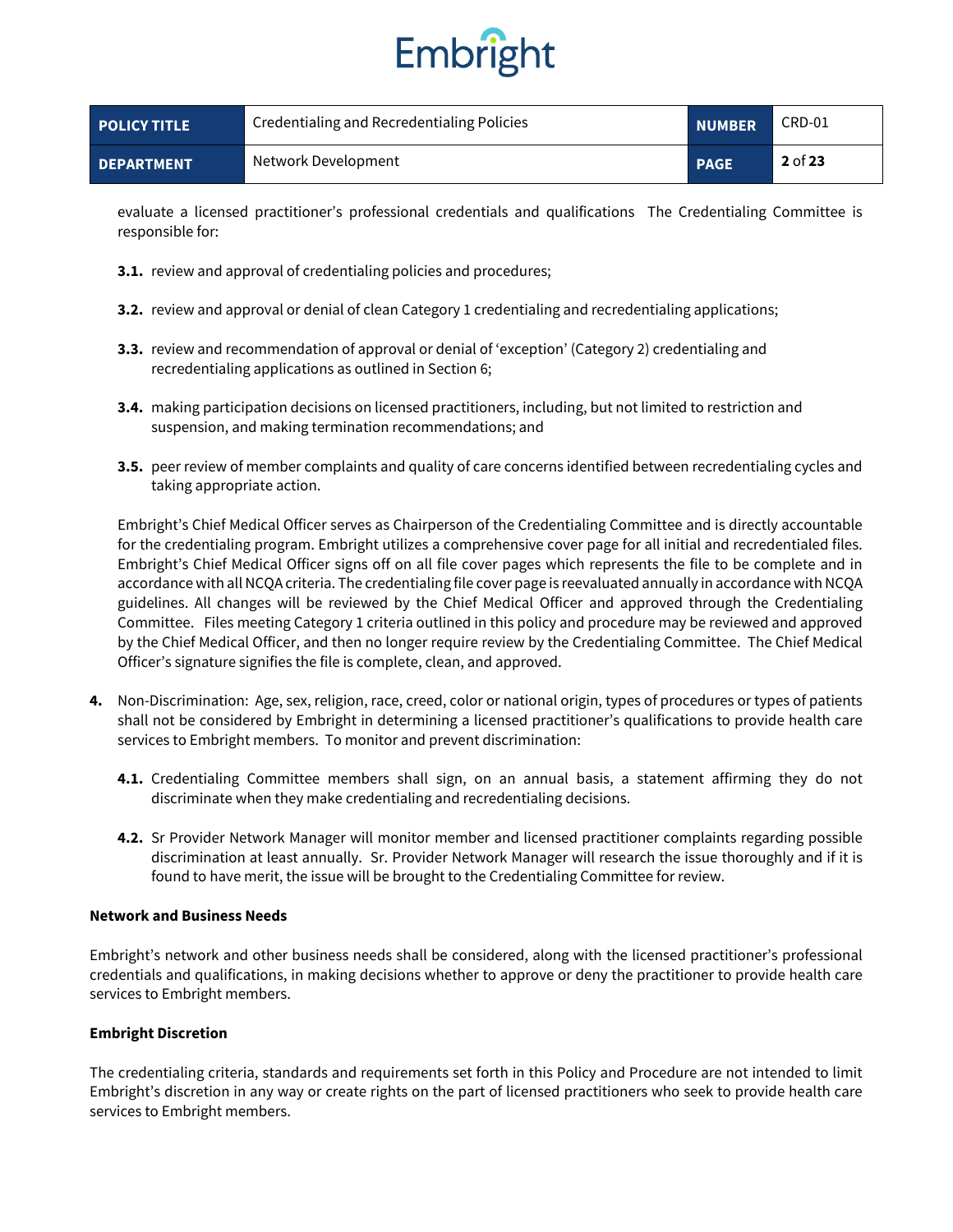

| <b>POLICY TITLE</b> | Credentialing and Recredentialing Policies | <b>NUMBER</b> | CRD-01  |
|---------------------|--------------------------------------------|---------------|---------|
| <b>DEPARTMENT</b>   | Network Development                        | <b>PAGE</b>   | 3 of 23 |

#### **Confidentiality**

Embright shall maintain the confidentiality of all licensed practitioners protected health information as required under the privacy standards of the Health Insurance Portability Act and all information obtained about licensed practitioners in the credentialing and recredentialing process as required by law. Embright shall implement procedures and safeguards to ensure that the confidentiality of all licensed practitioners credentialing and recredentialing information and files is maintained. Only Embright credentialing staff, Chief Medical Officer, Credentialing Committee members and other authorized persons who must have access to confidential licensed practitioner credentialing and recredentialing information in order to perform their functions relating to this Policy and Procedure shall have access to such information. Embright shall not disclose confidential licensed practitioner credentialing and recredentialing information to any person or entity except with the written permission of the licensed practitioner or as otherwise permitted or required by law.

#### **Delegated Activities**

Embright may delegate primary source verification to a Credentialing Verification Organization (CVO). Any such delegation will be described in an executed Credentialing Delegation Agreement with the CVO. Embright shall continuously monitor and oversee the appropriateness and effectiveness of the CVO's performance of the delegated credentialing and recredentialing functions. Embright reserves the right to approve, deny, terminate, or suspend individual licensed practitioners. If the CVO is certified by the National Committee for Quality Assurance (NCQA) in all applicable elements, no oversight is required by Embright.

#### **Periodic Review**

The Credentialing Committee shall review and revise this Policy and Procedure as necessary and no less than annually in order to maintain compliance with the credentialing and recredentialing standards of contracted health plans, NCQA and any applicable federal or state regulatory requirements.

#### **Criteria for Providing Health Care Services to Embright Members**

All licensed practitioners will be reviewed against the following criteria and qualifications established by Embright:

- 1. The licensed practitioner is currently licensed or certified, without restrictions, to practice in the state where he/she will provide care to Embright members.
- 2. The licensed practitioner has a current valid Drug Enforcement Agency (DEA) certificate, if applicable.
- 3. The licensed practitioner has graduated from an acceptable medical school or training program in his/her profession. Physicians have completed post-graduate programs.
- 4. If a Primary Care Provider has completed post-graduate training during or after 1988, it is recommended he/she become certified, consistent with his/her current practice, by a board approved by the American Board of Medical Specialties or The American Osteopathic Association.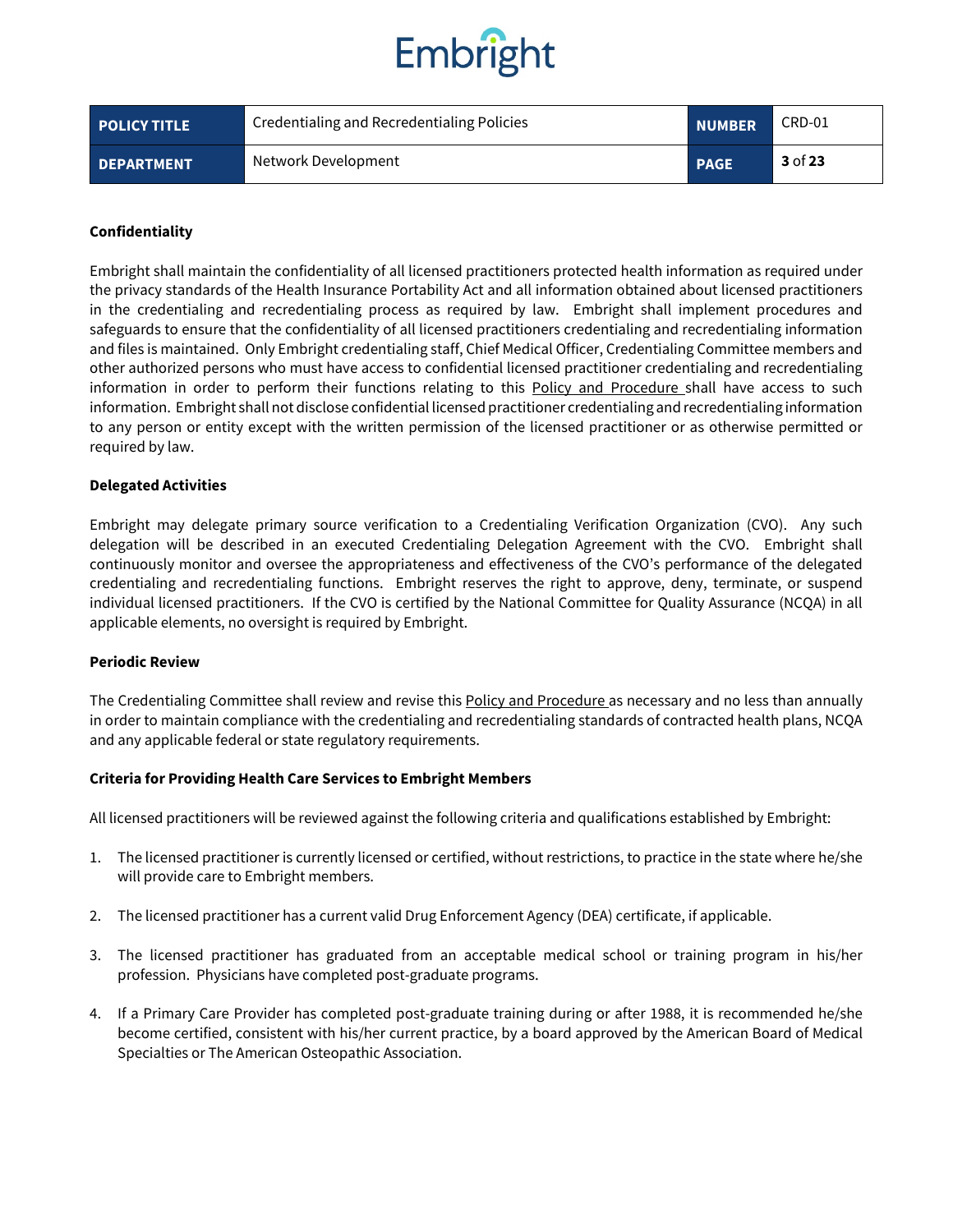

| <b>POLICY TITLE</b> | Credentialing and Recredentialing Policies | <b>NUMBER</b> | CRD-01  |
|---------------------|--------------------------------------------|---------------|---------|
| <b>DEPARTMENT</b>   | Network Development                        | <b>PAGE</b>   | 4 of 23 |

- 5. If a Consulting Specialist has completed post-graduate training during or after 1988, it is recommended he/she become certified, consistent with his/her current practice, by a board approved by the American Board of Medical Specialties or The American Osteopathic Association.
- 6. Non-physician licensed practitioners are excluded from criteria 2.1.4 and 2.1.5.
- 7. The licensed practitioner has professional liability insurance in the minimum amounts of \$1,000,000 per occurrence/\$3,000,000 in the aggregate, covering the procedures and/or services the licensed practitioner expects to perform as a provider of health care services to Embright members, as attested to by the practitioner.
- 8. The licensed practitioner has on-call practice coverage in place to cover urgent and emergent care when the practitioner is not available.
- 9. The licensed practitioner has current clinical privileges in good standing or appropriate inpatient coverage arrangements, as applicable, as attested to by the practitioner.
- 10. The licensed practitioner has a satisfactory history with respect to state and federal licensing agencies; hospital medical staff membership; clinical privileges at any facility; Medicare, Medicaid, or any public program; professional society membership or fellowship; participation/membership in an HMO, PPO, IPA, PHO or other entity; and academic appointments.
- 11. The licensed practitioner has a satisfactory history with respect to employment.
- 12. The licensed practitioner has a satisfactory history with respect to malpractice claims, both pending and closed.
- 13. The licensed practitioner has not engaged in conduct that violates state law or standards of ethical conduct governing the practice of his/her profession, as attested to by the practitioner.
- 14. The licensed practitioner has adequate physical and mental health status (subject to any necessary reasonable accommodation), as attested to by the practitioner*.*
- 15. The licensed practitioner lacks impairment due to chemical dependency/substance abuse as attested to by the practitioner.
- 16. The licensed practitioner has not been convicted of or committed a felony or other act involving dishonesty, fraud, deceit or misrepresentation that could have been related to or have an impact on their professional practice, as attested to by the practitioner.
- 17. The licensed practitioner demonstrates the ability and willingness to deliver quality and efficient medical care.
- 18. The licensed practitioner demonstrates the ability to participate in and properly discharge Embright responsibilities, including adherence to Embright's peer review/credentialing, utilization management, and quality improvement programs.
- 19. The licensed practitioner demonstrates the ability to work harmoniously and cooperatively with other Embright practitioners and administrative personnel.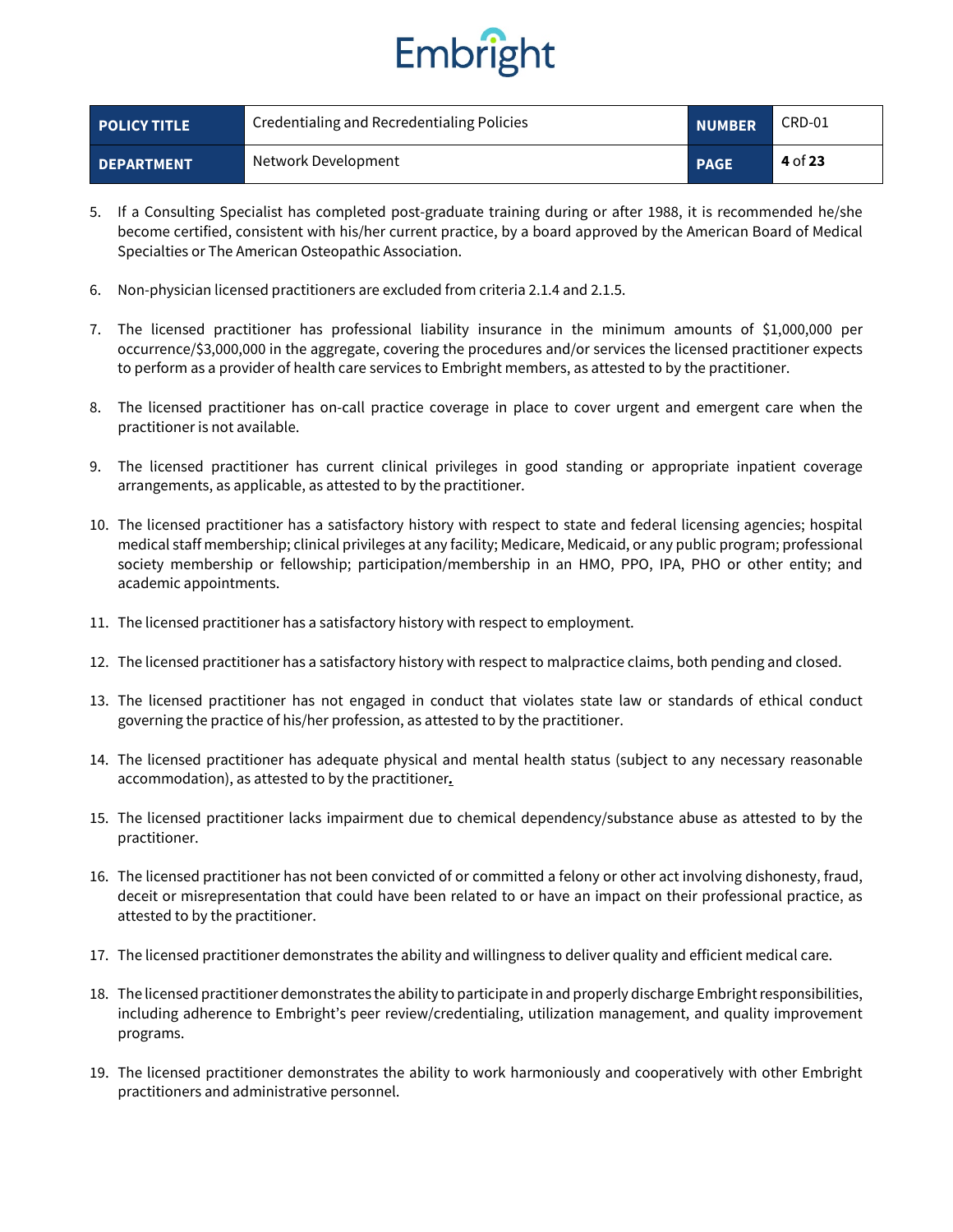

| <b>POLICY TITLE</b> | Credentialing and Recredentialing Policies | <b>NUMBER</b> | CRD-01    |
|---------------------|--------------------------------------------|---------------|-----------|
| <b>DEPARTMENT</b>   | Network Development                        | <b>PAGE</b>   | $5$ of 23 |

#### **Credentialing Process**

#### **1. Credentialing Application Form**

- **1.1.** The licensed practitioner must submit a completed, signed and dated credentialing application form to Embright. The practitioner shall provide all information requested on the application form and any other information that may be requested by Embright.
- **1.2.** The application form shall include the following information, documentation, items, or statements/attestations from the licensed practitioner:
	- **4.1.1** A current valid state professional license;
	- **4.2.1** Clinical privileges in good standing at the hospital designated by the licensed practitioner as the primary admitting facility, as applicable. Embright must be notified of inpatient coverage arrangement for all practitioners who do not have documented hospital admitting privileges.
	- **4.3.1** A valid Drug Enforcement Agency (DEA) or Controlled Dangerous Substance (CDS) certificate, as applicable, and whether such certificate(s) have ever been suspended, revoked, or limited;
	- **4.4.1** Graduation from medical school (or other applicable professional school) and completion of a residency, as applicable:
		- MD and DO: graduation from medical school and completion of residency training.
		- ARNP: graduation from nursing school and completion of post-graduate specialty training.
		- PA: graduation from college with a bachelor's degree in science and graduate specialty training.
		- DC: graduation from accredited chiropractic college.
		- DDS: graduation from dental school and completion of specialty training, as applicable.
		- DPM: graduation from podiatry school and completion of a residency, as applicable.
		- OD: graduation from optometry college.
		- Non-physician licensed practitioner: graduation from professional school and completion of any special training, as applicable to or required by a practicing specialty.
	- **4.5.1** Board certification, if applicable;
	- **4.6.1** Work history for at least the past five (5) years;
	- **4.7.1** Current, adequate malpractice insurance in the amounts required by Embright, as stated in this policy, Section 7, Criteria for Providing Health Care Services to Embright Members";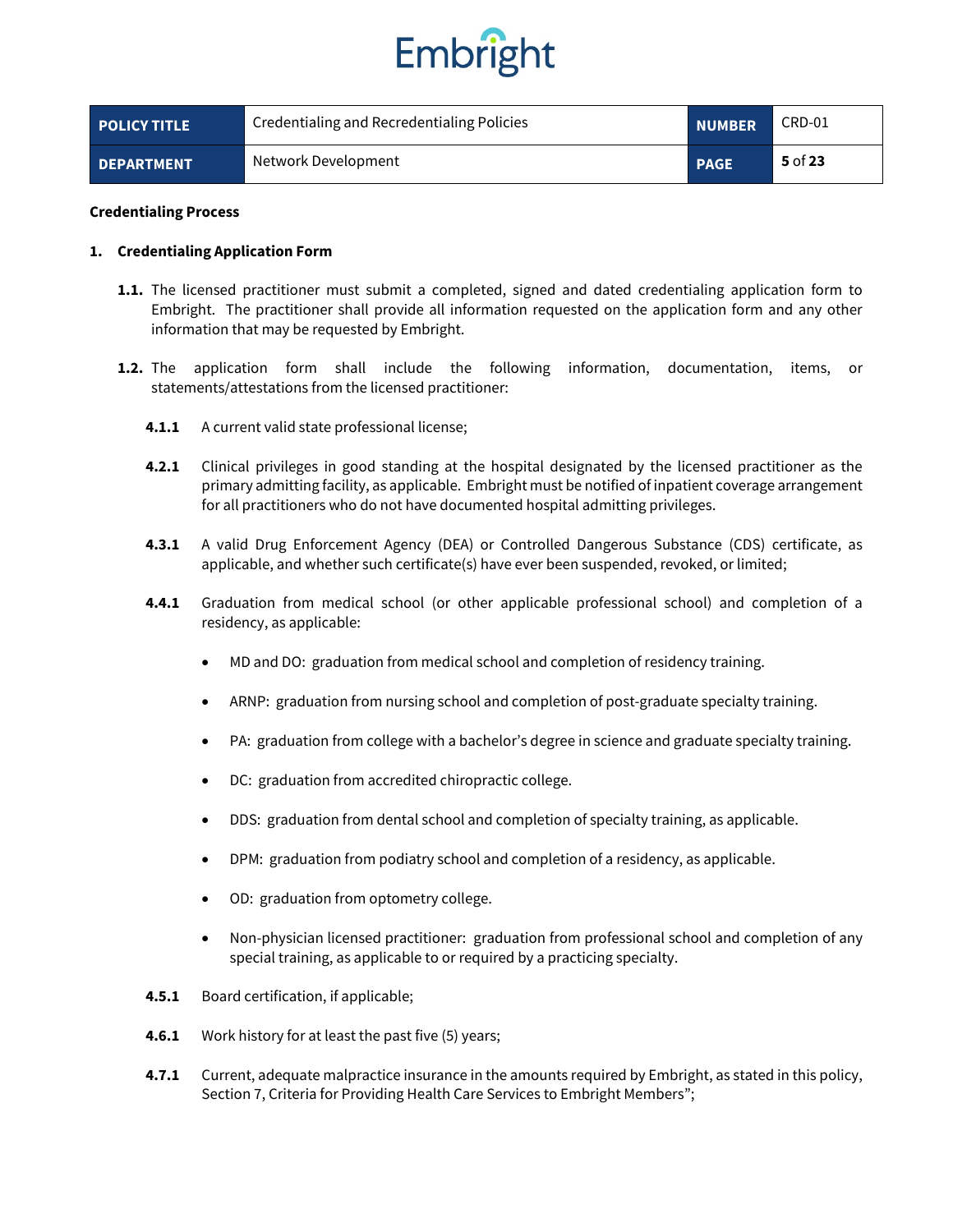| <b>POLICY TITLE</b> | Credentialing and Recredentialing Policies | <b>NUMBER</b> | CRD-01    |
|---------------------|--------------------------------------------|---------------|-----------|
| <b>DEPARTMENT</b>   | Network Development                        | <b>PAGE</b>   | $6$ of 23 |

- **4.8.1** Professional liability claims history for, at a minimum, the past five (5) years, with detail of any claims/lawsuits that resulted in settlements or judgments paid by or on behalf of the licensed practitioner, as well as the outcome (if the suit or claim has been resolved);
- **4.9.1** A statement by the licensed practitioner regarding lack of physical or mental impairment that would substantially impede the practitioner's ability to carry out the scope of his or her duties on behalf of Embright.
- **4.10.1** A statement by the licensed practitioner regarding lack of present illegal drug use;
- **4.11.1** A statement by the licensed practitioner regarding history of loss or limitation of professional license and/or felony convictions;
- **4.12.1** A statement by the licensed practitioner regarding history of loss or limitation of privileges or disciplinary activity;
- **4.13.1** A signed attestation by the licensed practitioner of the correctness and completeness of the application dated within prior 180 days; and
- **4.14.1** A signed consent and release form dated within the previous 180 days.
- **1.3.** By completing a credentialing application, the licensed practitioner:
	- **4.1.1** Authorizes Embright to consult with other managed care companies, hospitals or other health care facilities, persons or entities who have been associates with him or her and/or who may have information bearing on his or her competence and qualifications or that is otherwise relevant to the pending review.
	- **4.2.1** Consents to the inspection and copying, by Embright or of all records or documents that may be relevant to the pending review, including medical records.
	- **4.3.1** Releases from any and all liability Embright and its officers, directors, employees, representatives, and agents (including without limitation, the members of the Credentialing Committee) for acts performed in connection with evaluating the licensed practitioner's application.
	- **4.4.1** Releases from any and all liability all individuals and organizations who provide information concerning the licensed practitioner, including otherwise privileged or confidential information, to Embright representatives.
	- **4.5.1** Signifies his or her willingness to abide by all conditions applicable to Embright licensed practitioners, as may be stated on the credentialing application, in this Policy and Procedure for the Credentialing and Recredentialing of licensed practitioners, the Embright Provider Agreement or the Provider Manual.
- **1.4.** Embright's Credentialing Staff will promptly notify a licensed practitioner of any problems regarding an incomplete credentialing application. If the practitioner does not provide the missing information within ten (10) business days of the request, the application will be returned to the applicant as incomplete.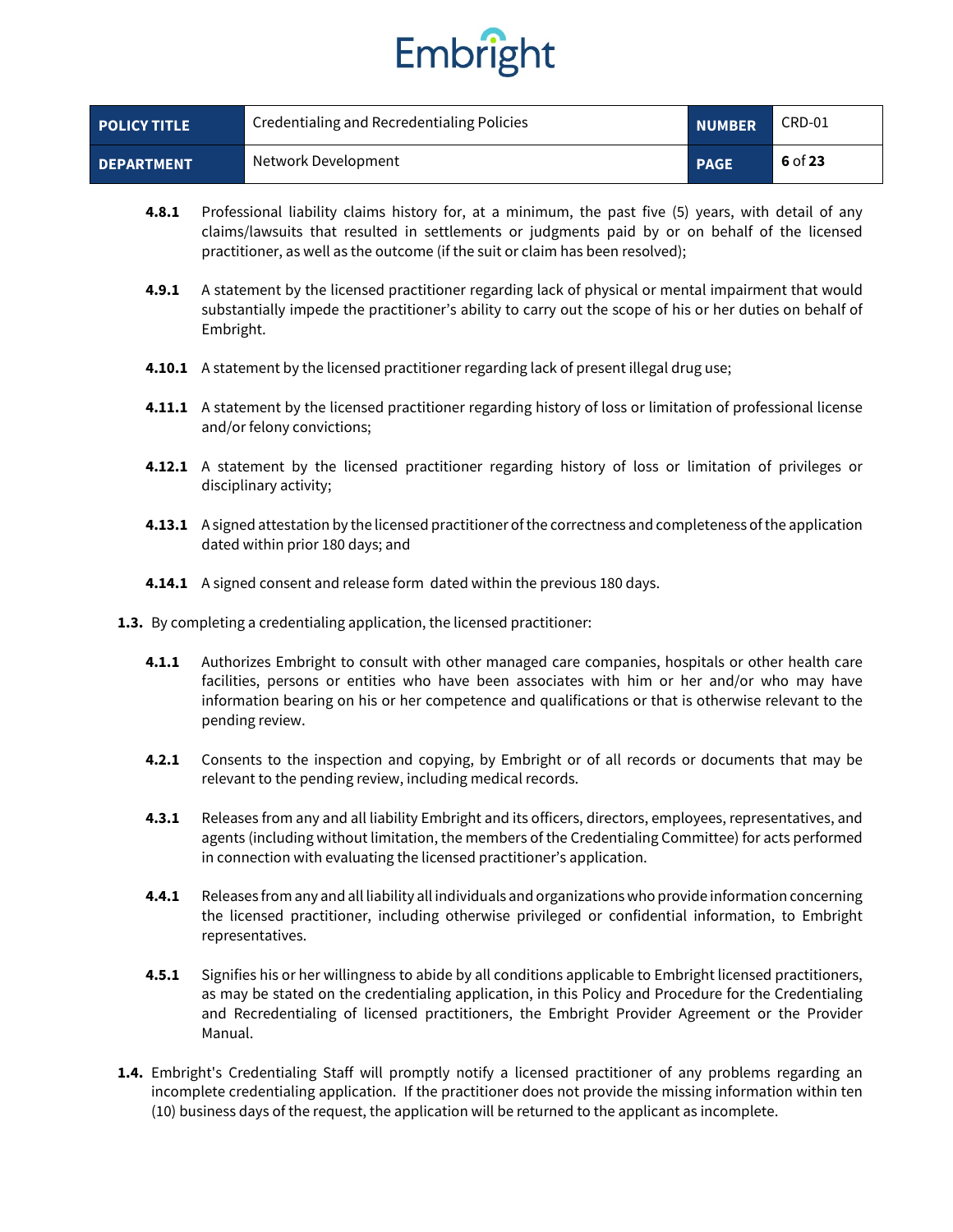

| <b>POLICY TITLE</b> | Credentialing and Recredentialing Policies | <b>NUMBER</b> | CRD-01         |
|---------------------|--------------------------------------------|---------------|----------------|
| <b>DEPARTMENT</b>   | Network Development                        | <b>PAGE</b>   | <b>7</b> of 23 |

- **1.5.** Embright's credentialing staff will promptly notify a licensed practitioner of any difficulty in collecting requested information.
- **1.6.** Falsification of the credentialing application may result in denial of the licensed practitioner's participation in Embright's network.

#### **2. Credentials File**

- **2.1.** Embright shall maintain a credentials file for each licensed practitioner and shall ensure the confidentiality of all information obtained in the credentialing process as described in this policy and procedure, under "Confidentiality."
- **2.2.** The credentials file shall be organized in a standardized format.
- **1.1.** The credentials file shall include at a minimum:
	- **2.3.1** a completed, signed and dated credentialing application, as described in this policy, "Credentialing Application Form";
	- **2.3.2** a signed and dated consent/release form;
	- **2.3.3** evidence of primary source verification as specified in Attachment B of this policy.

#### **3. Primary Source Verification**

Upon receipt of a completed credentialing application, Embright credentialing staff or CVO staff shall review for completeness. For purposes of this Policy and Procedure, "verify" or "verification" shall mean confirmation and evidence from the issuing source or designated monitoring entity of the requested information. The licensed practitioner's professional credentials and qualifications are verified through sources of verification as outlined in Attachment B.

#### **4. Credentialing Committee Action on the Application**

- **4.1.** Review of the Application: Upon receipt of the completed credentialing application and verification of the credentialing information, the credentialing staff shall perform a comprehensive audit of the application and supporting documentation. The information will be evaluated according to the established criteria.
	- **4.1.1 Category 1 Initial Applications**: Initial applications meeting in all ways Embright's established criteria under the above Section "Criteria for Providing Health Care Services to Embright Members" will be considered clean Category 1 initial applications. Category 1 files may be reviewed and approved by the Chief Medical Officer and/or Credentialing Committee.
	- **4.2.1 Category 2 Initial Applications**: Initial applications that do not meet all of Embright's established criteria under the above Section "Criteria for Providing Health Care Services to Embright Members" will be considered Category 2 applications. Category 2 files may be reviewed by the Chief Medical Officer and Credentialing Committee.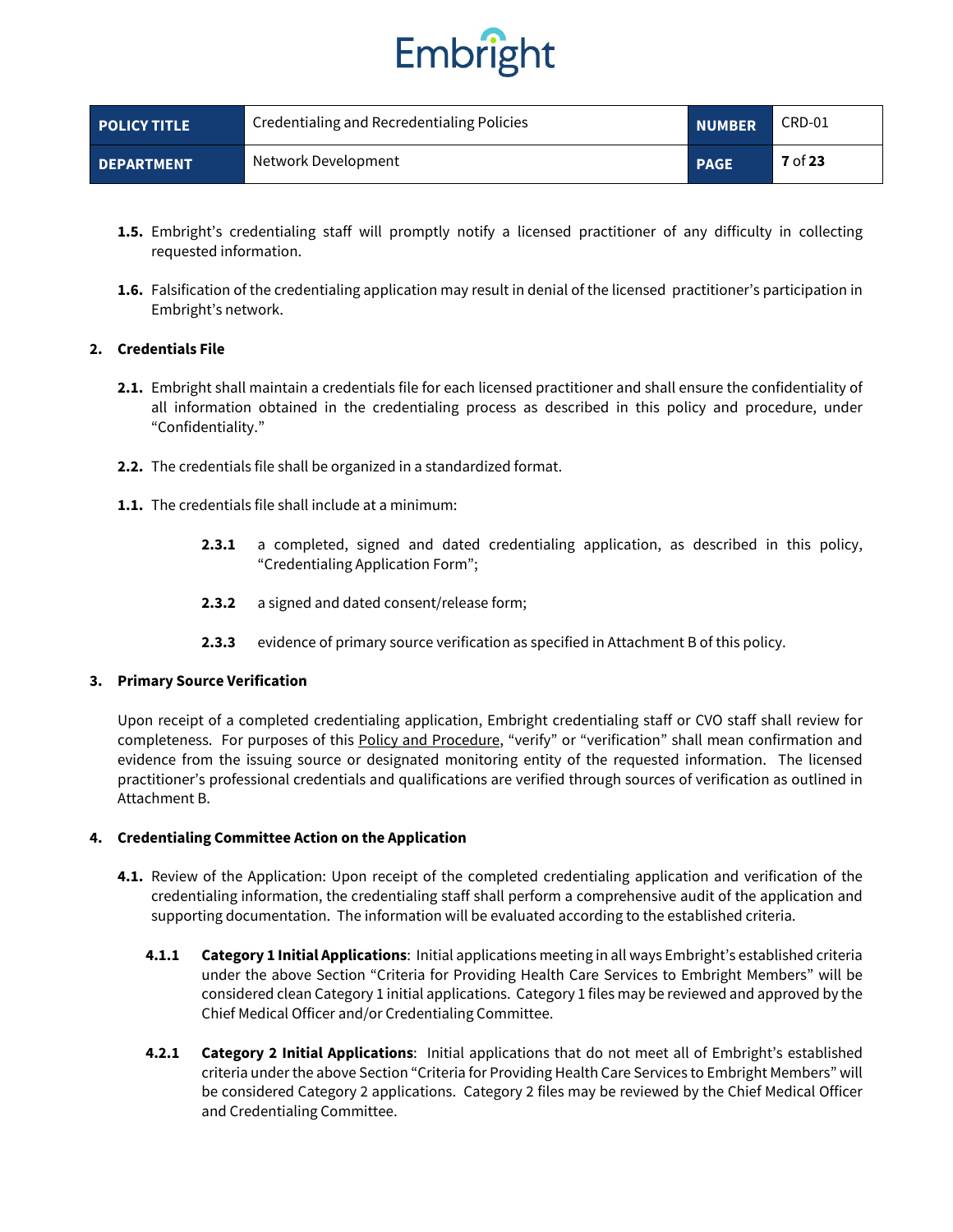| <b>POLICY TITLE</b> | Credentialing and Recredentialing Policies | <b>NUMBER</b> | CRD-01  |
|---------------------|--------------------------------------------|---------------|---------|
| <b>DEPARTMENT</b>   | Network Development                        | <b>PAGE</b>   | 8 of 23 |

- **4.2.** A list of licensed practitioners shall be presented at the Credentialing Committee meeting. The Credentialing Committee shall review the information contained in the credentialing files. Committee discussion will be documented in its meeting minutes. The Credentialing Committee may request that further information be obtained from any persons or organizations, including the licensed practitioner, in order to assist the committee with the evaluation process. The Credentialing Committee may defer consideration of the application for up to ninety (90) days. This deferral shall not constitute grounds for appeal.
- **4.3.** The Credentialing Committee may, but is not required to, personally interview the licensed practitioner and address any questions that may have arisen about the application.
- **4.4.** Upon completion of its review and evaluation of all of the licensed practitioner's credentialing information, including health status, and all verifications of credentialing information from primary sources, the Credentialing Committee shall approve or deny Category 1 and Category 2 initial applications. Licensed practitioners will be notified within 60 calendar days of the Credentialing Committee credentialing decision.
- **4.5.** Licensed practitioners may not provide care to members until a final decision has been made by the Credentialing Committee. On or after the date of application, a practitioner may receive reimbursement for services rendered to an Embright member prior to the Credentialing Committee's final decision. If the Credentialing Committee takes adverse action on the practitioner's application, practitioners may no longer provide care to Embright members until their application status is corrected.

#### **Recredentialing Process**

Recredentialing shall mean the formal process, through which Embright updates, re-verifies and reviews all pertinent licensed practitioner credentialing information and qualifications over the previous thirty six months (36) through multiple sources in order to determine whether to approve the licensed practitioner's continued provision of health care services to Embright members. Embright shall identify and evaluate any changes in the practitioner's license, clinical privileges, training, experience, current competence, or the health status that may affect the licensed practitioner's ability to perform the services he or she is providing to Embright members. Recredentialing shall be conducted at least every thirty-six (36) months.

#### **1. Recredentialing Application Form**

- **1.1.** Embright will mail the recredentialing application including the Attestation and Release thirty-two (32) months after the licensed practitioners last credentialing cycle or request the application be provided through One Health Port/Provider Source or CAQH. The recredentialing application form shall request updates to any information that has changed since the practitioner was last credentialed or recredentialed.
- **1.2.** The licensed practitioner must complete, sign, and return the recredentialing application, including copies of license, DEA, and malpractice insurance certificate, to Embright within thirty (30) days. If the application is not received within thirty (30) days, a follow up phone call and second request will be sent out thirty (30) calendar days after the first request. If the application is still not received, a third request will be sent out by the Chief Medical Officer fifteen (15) calendar days after the second request. This letter will notify the licensed practitioner that the Credentialing Committee will review his/her file at the next Credentialing Committee meeting and may recommend termination as non-responsive.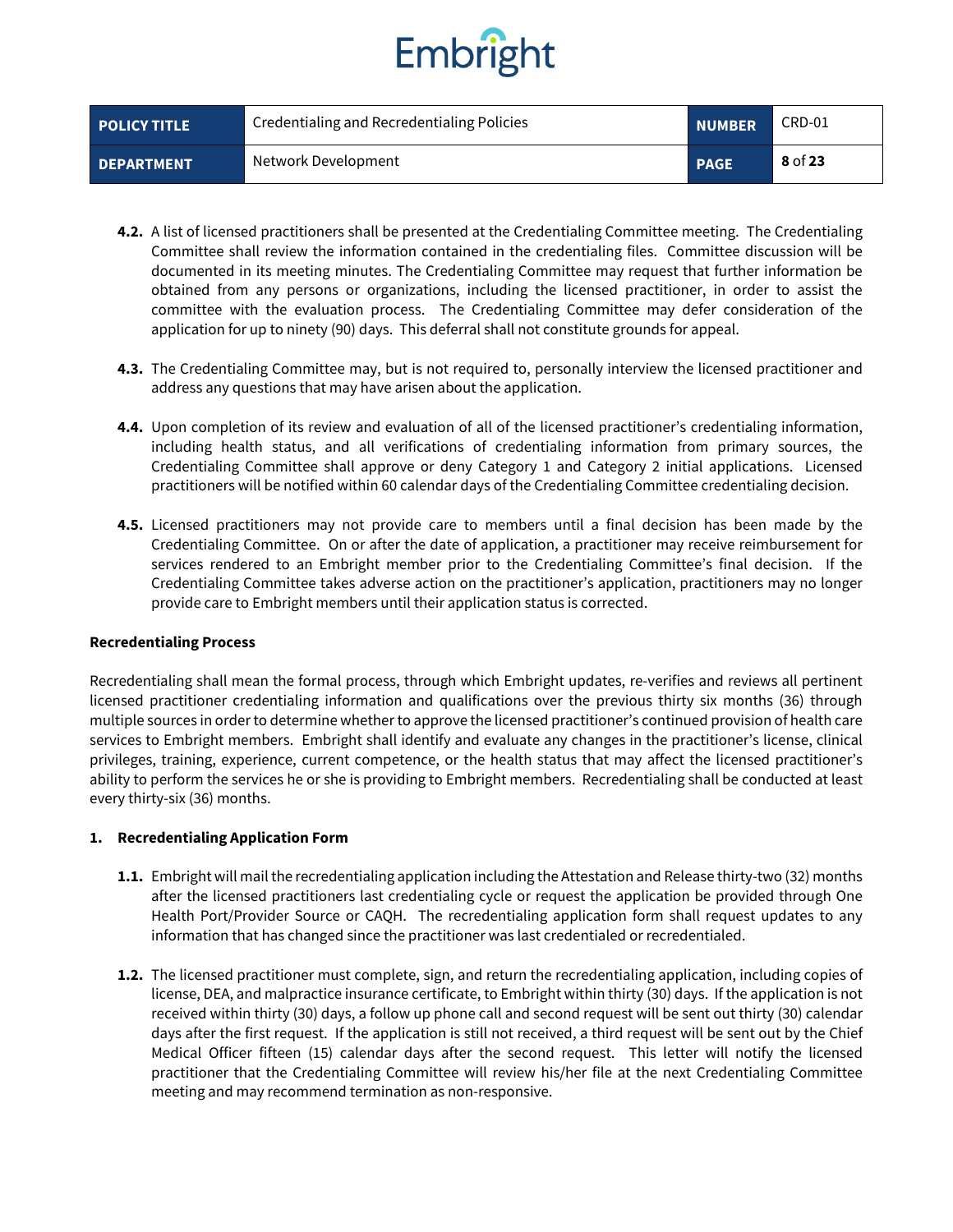

| <b>POLICY TITLE</b> | Credentialing and Recredentialing Policies | <b>NUMBER</b> | CRD-01    |
|---------------------|--------------------------------------------|---------------|-----------|
| <b>DEPARTMENT</b>   | Network Development                        | <b>PAGE</b>   | $9$ of 23 |

- **1.3.** By completing a recredentialing application, the licensed practitioner signifies his or her continuing agreement to abide by all of Embright's policies and procedures, including this Policy and Procedure.
- **1.4.** If the licensed practitioner is on active military assignment, maternity leave, or a sabbatical and cannot be reached to supply recredentialing information, but the contract remains in place, Embright may recredential the licensed practitioner upon his or her return. Embright will document the reason for being past three (3) years or thirty-six (36) months in the licensed practitioner's file. The licensed practitioner's recredentialing will be completed within sixty (60) calendar days of his or her return to work. Upon return to work Embright will confirm, at a minimum, valid licensure while his or her recredentialing is in process.

#### **2. Collection and Verification of Information**

- **2.1.** Upon receipt of a completed recredentialing application, the licensed practitioner's professional credentials and qualifications are re-verified through sources of verification, as outlined in Attachment B.
- **2.2.** The Embright credentialing staff will promptly notify the licensed practitioner of problems regarding an incomplete recredentialing application, difficulty collecting requested information or of any information obtained during the recredentialing process that varies substantially from the information provided by Embright by the licensed practitioner.
- **2.3.** Falsification of the recredentialing application may result in immediate termination of the licensed practitioner's participation in Embright's network.

#### **3. Licensed practitioner/Provider Performance Evaluation**

Embright staff shall coordinate the collection of information related to professional performance, judgment, and clinical competence over the previous three (3) years for each participating licensed practitioner who is a provider of primary care services. The performance evaluation shall include review of the following:

- **3.1.** Member complaints: such complaints may include quality of care, quality of service, art of caring, site complaint, or licensed practitioner changes due to member dissatisfaction.
- **3.2.** Information from quality improvement activities: such activities may include one or more of the following: access studies, medical record reviews, or quality of care investigations.

#### **4. Recredentialing File**

Embright shall maintain a recredentialing file for each licensed practitioner and shall ensure the confidentiality of all information obtained in the recredentialing process as described in this policy and procedure, "Confidentiality."

#### **5. Credentialing Committee Action**

**5.1. Review of Recredentialing Application:** Upon receipt of the completed recredentialing application and primary source verification, the credentialing staff shall perform a comprehensive audit of the application and supporting documentation. The information will be evaluated in the same manner as required for the initial credentialing process and shall document the information in the licensed practitioner's credentialing file.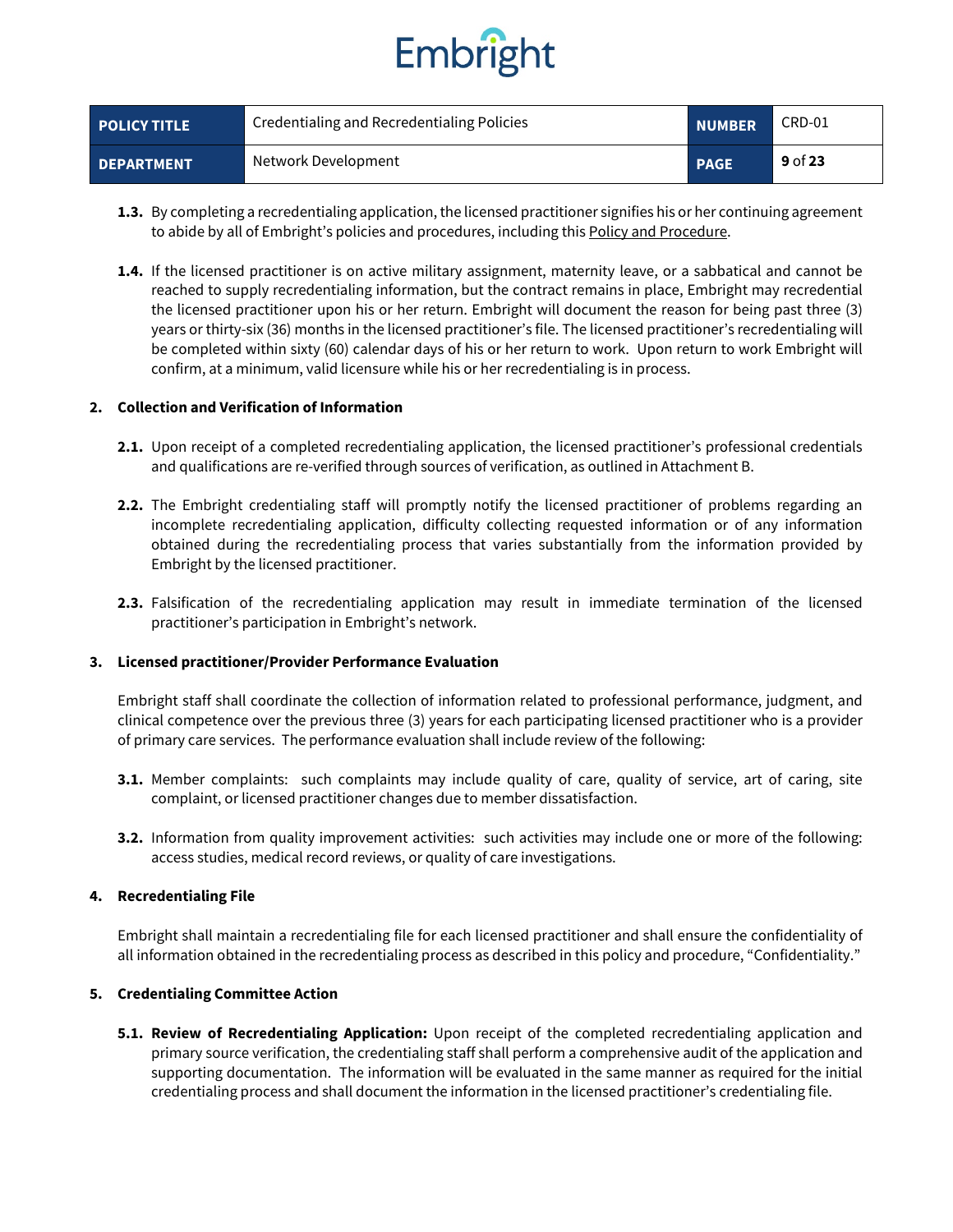

| <b>POLICY TITLE</b> | Credentialing and Recredentialing Policies | <b>NUMBER</b> | CRD-01   |
|---------------------|--------------------------------------------|---------------|----------|
| <b>DEPARTMENT</b>   | Network Development                        | <b>PAGE</b>   | 10 of 23 |

- **4.1.1** Category 1 Recredentialing Applications: Recredentialing applications meeting in all ways Embright's established credentialing criteria will be considered clean Category 1 recredentialing applications.
- **4.2.1** Category 2 Recredentialing Applications: Recredentialing applications that do not meet all of the Embright's established credentialing criteria will be considered Category 2 recredentialing applications.
- **6.** A list of licensed practitioners who have met Embright's established criteria shall be presented at the Credentialing Committee meeting. The Credentialing Committee shall review the information contained in the recredentialing files. Credentialing Committee discussion will be documented in its meeting minutes. The Credentialing Committee may request that further information be obtained from any persons or organizations, including the licensed practitioner, in order to assist the committee with the evaluation process. The Credentialing Committee may defer consideration of the application for up to ninety (90) days. This deferral shall not constitute grounds for appeal.
- **7.** Licensed practitioners who do not meet Embright's established criteria are presented to the Credentialing Committee as an "Exception." The information provided to the Credentialing Committee includes the licensed practitioner's profile outlining his/her training, education and professional credentials and all documentation related to the issue or issues in question. The Credentialing Committee may request further information from any persons or organizations, including the licensed practitioner, in order to assist the Credentialing Committee with the evaluation process. Exception criteria are as follows:
	- **7.1.** History of adverse licensure activity
	- **7.2.** History of disciplinary action by any professional review body including loss or limitation of privileges
	- **7.3.** Physical or mental impairment that adversely affects or could adversely affect the licensed practitioner's ability to carry out the scope of his or her duties on behalf of Embright, with or without accommodation
	- **7.4.** Current illegal drug use
	- **7.5.** History of malpractice occurrences within the past five years which exceed two separate events resulting in payment(s) on behalf of the licensed practitioner; or a single event resulting in payment(s) exceeding \$500,000 on behalf of the licensed practitioner
	- **7.6.** Information from quality improvement activities and member complaints for PCPs
		- **7.1.1** History of significant member complaints at recredentialing
		- **7.2.1** History of quality of care and service investigations (peer review) at recredentialing specific to the licensed practitioner in which the severity outcome level resulted in the following:
			- Level I outcomes => 5 in 3 years
			- Level II outcomes  $\approx$  2 in 3 years
			- Level III outcome  $=$   $>$  1 in 3 years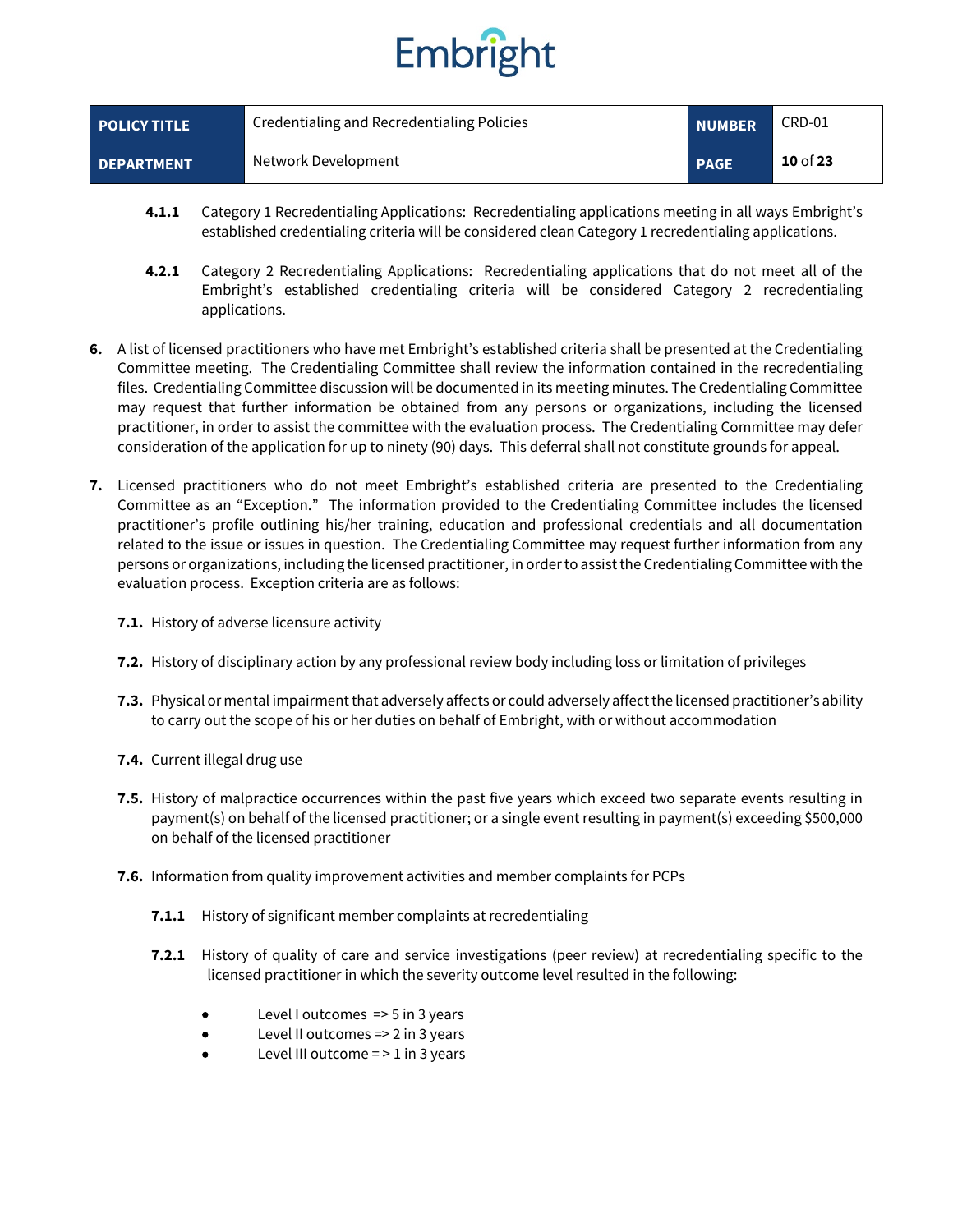

| <b>POLICY TITLE</b> | Credentialing and Recredentialing Policies | <b>NUMBER</b> | CRD-01          |
|---------------------|--------------------------------------------|---------------|-----------------|
| <b>DEPARTMENT</b>   | Network Development                        | <b>PAGE</b>   | <b>11</b> of 23 |

#### **7.3.1 Interview with the Practitioner**

The Credentialing Committee may, but is not required to, personally interview the licensed practitioner and address any questions that may have arisen about the application.

- **8.** Upon completion of its review and evaluation of the licensed practitioner's recredentialing information, the Credentialing Committee shall approve or deny Category 1 and Category 2 recredentialing applications. Licensed practitioners will be notified within 60 calendar days of the Credentialing Committee decisions.
- **9.** If a practitioner's recredentialing application is denied based upon deficiencies in the practitioner's professional competence, conduct or quality of care, or is terminated based upon a final adverse action taken upon the practitioner, Embright shall submit any and all required reports to the National Practitioner Data Bank and the State Medical Board.

#### **Licensed Practitioner Rights**

- 1. **Right to Review Information—**Licensed practitioners have the right to review information obtained by Embright in support of their personal credentialing and recredentialing application. This information is limited to public information and does not include information protected by state or federal law. Licensed practitioners are notified of this right in the cover letter contained in the practitioner credentialing and recredentialing packet.
- 2. **Right to Notification and Correction of Information—**Licensed practitioners will be notified, in writing, via certified mail within 10 business days in the event that credentialing information obtained from other sources varies substantially from that provided by the practitioner. The mailing envelope will be stamped "Confidential." The licensed practitioner will be given no less than 10 days and no more than 30 days to correct erroneous information. All responses must be mailed directed to Attn: Credentialing Department, Physicians of Southwest Washington, 319 Seventh Ave SE, Suite 201, Olympia, WA 98501. The credentialing department will document and initial on the licensed practitioner profile, for each element impacted, that the practitioner corrected the information.
	- **2.1. Right to Know Status of Application—**Licensed practitioners have the right, upon request, to be informed of the status of their credentialing or recredentialing application. Questions can be directed in writing to Attn: Provider Network, Embright LLC, 1114 Post Avenue, Seattle, WA 98101 or by calling 206-223-4000. Licensed practitioners are notified of this right in the cover letter contained in the practitioner credentialing and recredentialing packet

#### **Provider Directories and Other Materials**

Embright will use information gathered from the licensed practitioner's credentialing application and primary source verification to ensure the practitioner's education, training, and designated specialty are listed accurately on all internal and external materials. Provider Network staff will verify regularly that a contracted plan's website and licensed practitioner directories contain accurate information.

#### **Reactivating Terminated Licensed practitioners**

If a licensed practitioner terminates his /her relationship with Embright, whether as a result of terminating an independent contract or leaving the employ of a group under contract and later requests a new contract or becomes employed under another group contract which results in a break of more than 30 days, the practitioner will be considered a new practitioner and must be credentialed as such prior to seeing members under the new contract. Embright may, at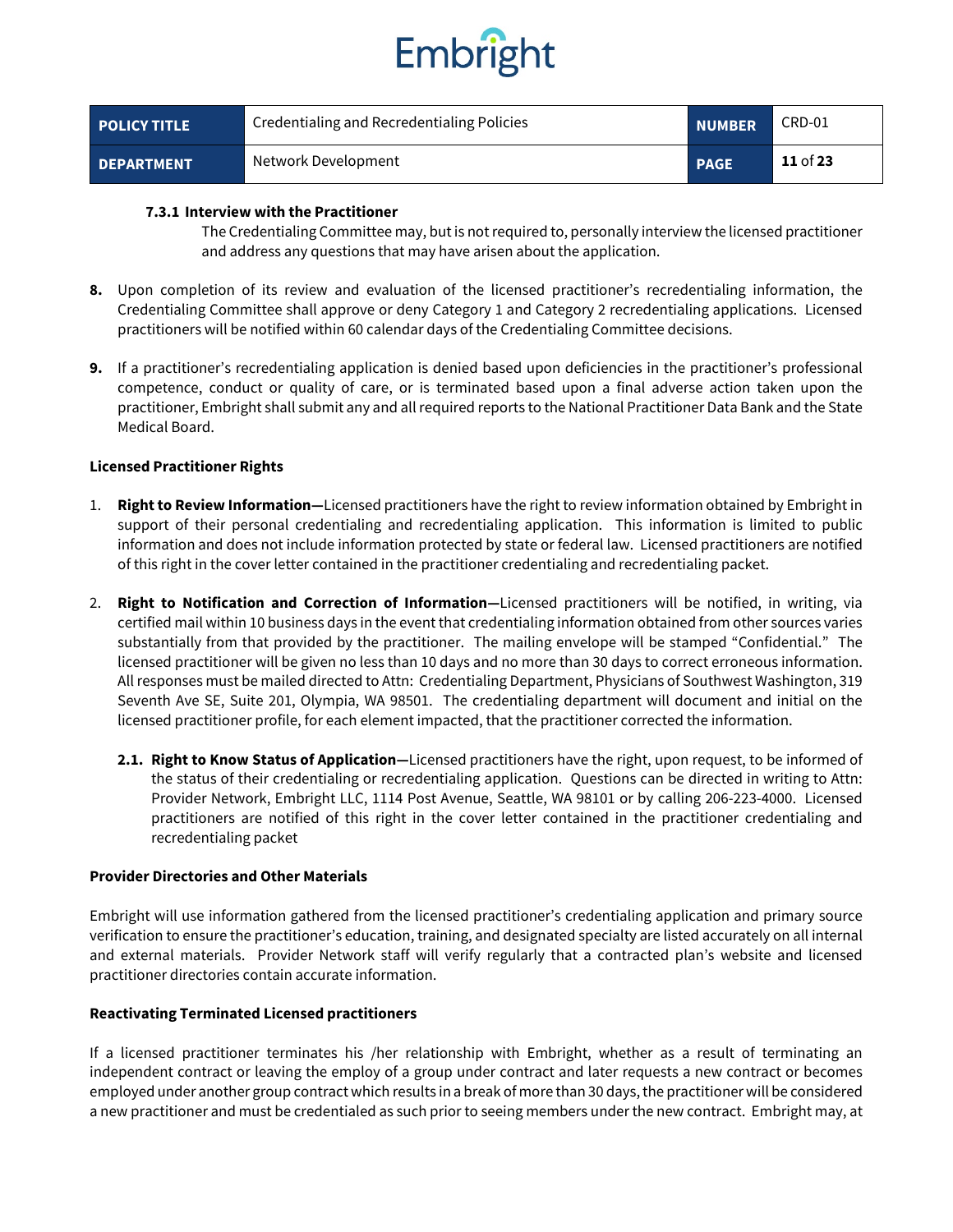

| <b>POLICY TITLE</b> | Credentialing and Recredentialing Policies | <b>NUMBER</b> | CRD-01   |
|---------------------|--------------------------------------------|---------------|----------|
| <b>DEPARTMENT</b>   | Network Development                        | <b>PAGE</b>   | 12 of 23 |

its discretion, re-verify only those elements that have expired or will expire according to regulatory or accreditation standards prior to Credentialing Committee review. Re-verification of static information such as education will not be required.

#### **Storing Credentialing and Recredentialing Files**

- 1. All active credentialing and recredentialing files will be stored in a secured network folder.
- 2. All terminated practitioner credentialing and recredentialing files will be stored in a secured network folder for 12 months from the termination date.
- 3. Terminated files of more than 12 months will be archived in a secure folder. Embright may elect to disposed after 7 years.

#### **Tracking Credentialing Modifications**

- 1. Modifications made to credentialing information:
	- 1.1. Modified when new information is presented via primary source websites for monthly expirables, from clinical source, and by credentialing.
	- 1.2. The information is updated electronically and physically documented in the individual files from source, when applicable.
	- 1.3. Authorization to modify credentialing information is limited to Sr Manager of Provider Network and the Director of Network Development.
	- 1.4. Modifications are sent to the health plans weekly and/or monthly in the Standardized Delegated Roster (SDR).

#### **Security Information**

- 1. Limiting physical access to credentialing information, to protect the accuracy of information gathered from primary sources and NCQA approved sources.
- 2. Preventing unauthorized access, changes to and release of credentialing information.
- 3. Password-protecting electronic systems, including user requirements to:
	- **3.1** Use strong passwords
	- **3.2** Avoid writing down passwords
	- **3.3** Use different passwords for different accounts
	- **3.4** Change passwords periodically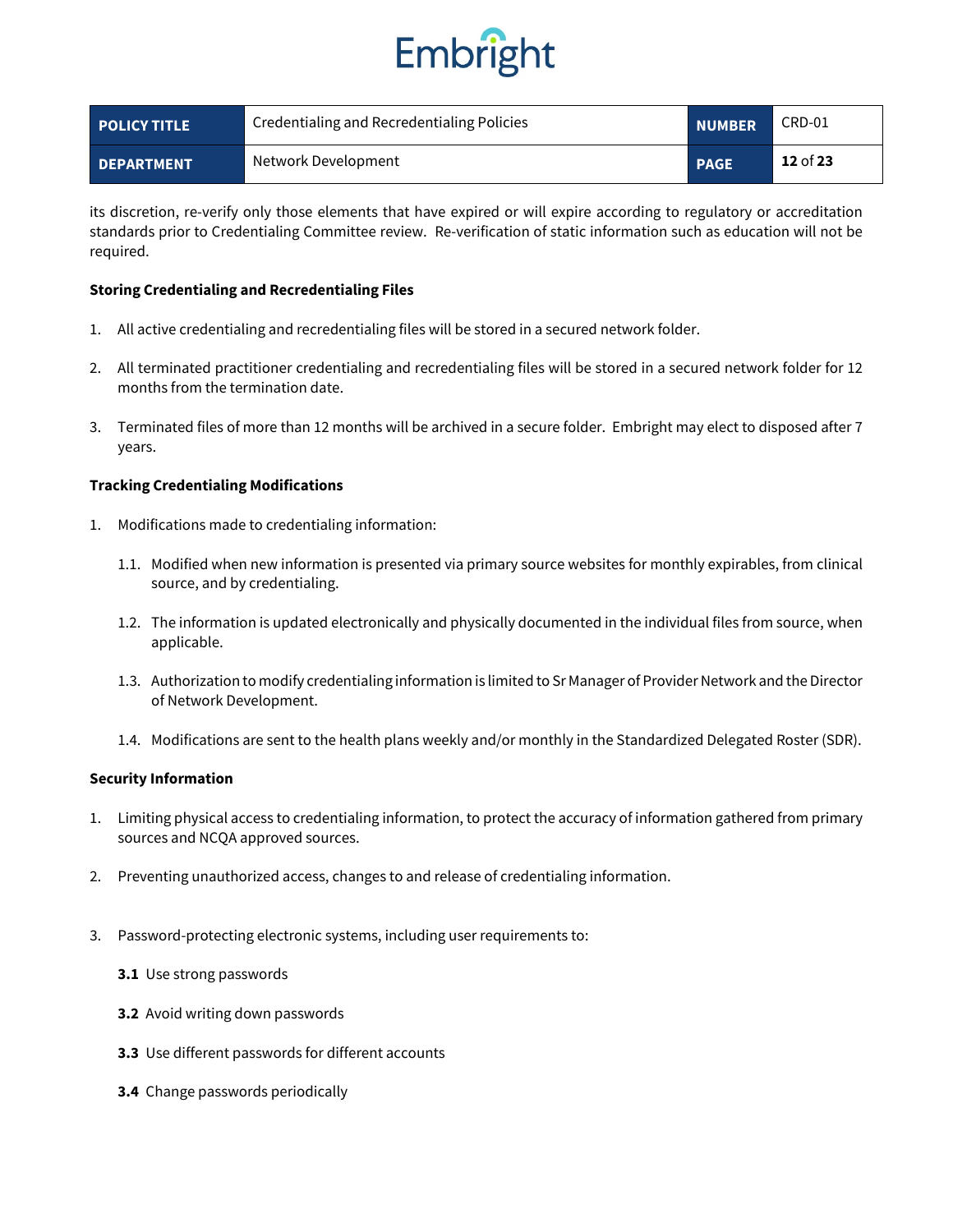

| <b>POLICY TITLE</b> | Credentialing and Recredentialing Policies | <b>NUMBER</b> | CRD-01   |
|---------------------|--------------------------------------------|---------------|----------|
| <b>DEPARTMENT</b>   | Network Development                        | <b>PAGE</b>   | 13 of 23 |

4. Disable or remove passwords of employees who leave the organization

#### **Internal Credentialing Audit Process**

Credentialing will perform a quarterly mock audit of 3-5 initial and recredentialed files in accordance with the NCQA checklist to ensure risk assessment. The audit results will be shared with the Credentialing Committee.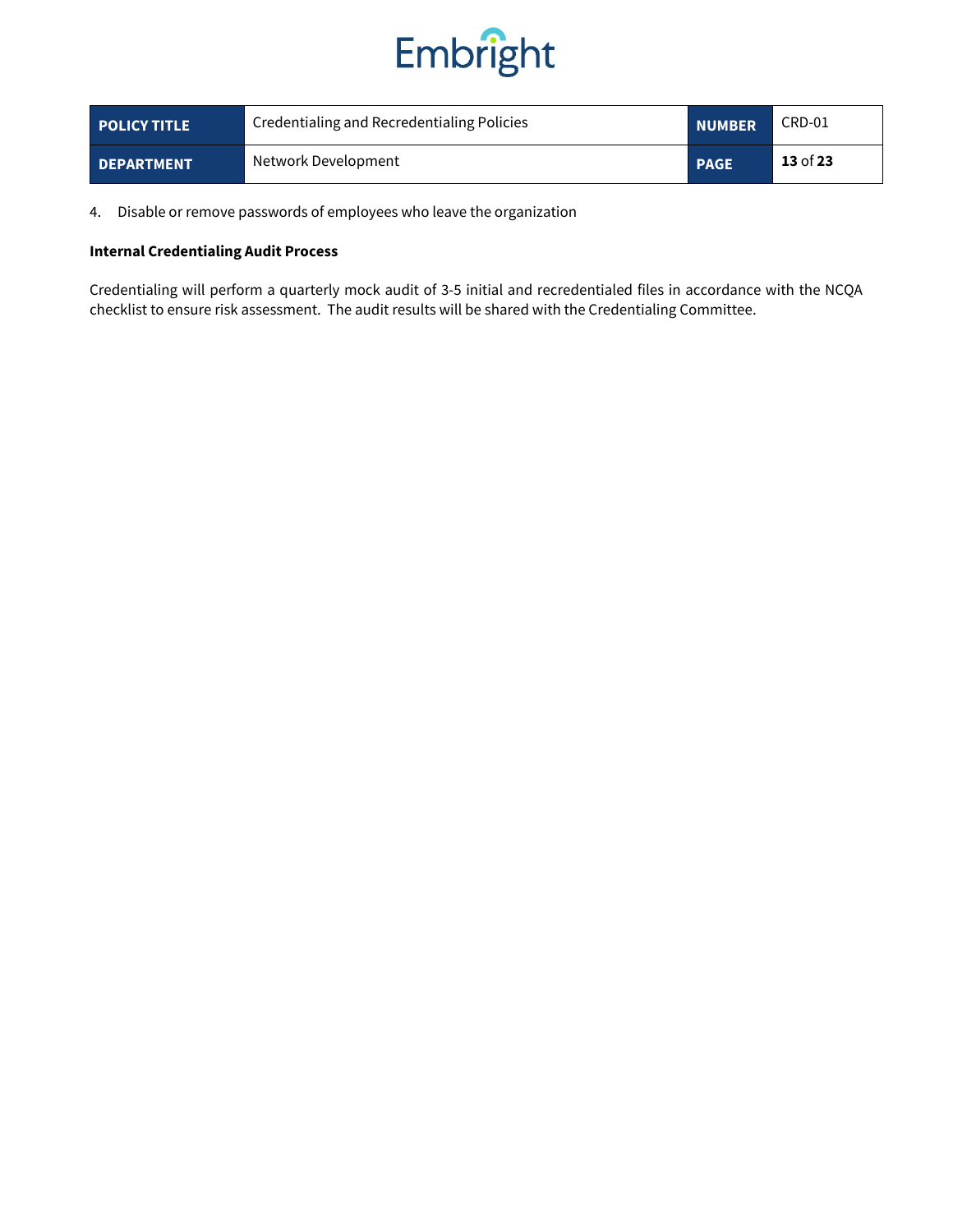

| <b>POLICY TITLE</b> | Credentialing and Recredentialing Policies | <b>NUMBER</b> | CRD-01     |
|---------------------|--------------------------------------------|---------------|------------|
| <b>DEPARTMENT</b>   | Network Development                        | <b>PAGE</b>   | $14$ of 23 |

### **ATTACHMENT A Credentialing Committee Members**

| <b>Name</b>             | <b>Specialty</b>       | Role                                  |
|-------------------------|------------------------|---------------------------------------|
| Shawn H. West, M.D.     | <b>Family Medicine</b> | Chairperson and Chief Medical Officer |
| Timothy H. Dellit, M.D. | Infectious Disease     | Member                                |
| David C. Dugdale, M.D.  | Internal Medicine      | Member                                |
| Michael Myint, M.D.     | Infectious Disease     | Member                                |
| Zak Ramadan-Jradi, M.D. | Internal Medicine      | Member                                |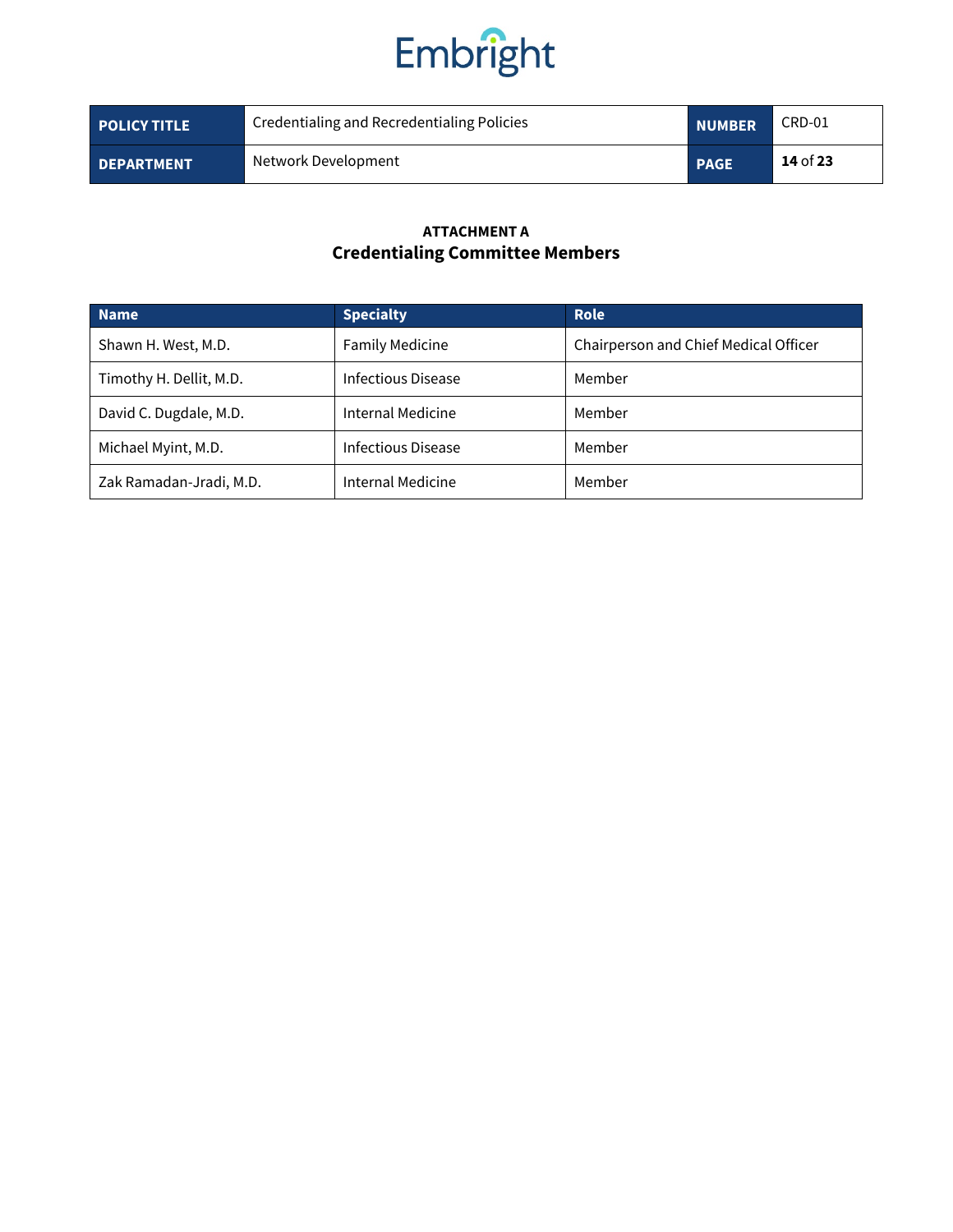| <b>POLICY TITLE</b> | Credentialing and Recredentialing Policies | <b>NUMBER</b> | CRD-01     |
|---------------------|--------------------------------------------|---------------|------------|
| <b>DEPARTMENT</b>   | Network Development                        | <b>PAGE</b>   | $15$ of 23 |

#### **ATTACHMENT B**

| <b>CRITERIA</b>                              | <b>ACCEPTABLE VERIFICATION SOURCE</b>                                                                                                                                                                                                                                                                                                                                                                                                                    |  |  |
|----------------------------------------------|----------------------------------------------------------------------------------------------------------------------------------------------------------------------------------------------------------------------------------------------------------------------------------------------------------------------------------------------------------------------------------------------------------------------------------------------------------|--|--|
| <b>State Professional</b><br>License         | • Written or verbal confirmation from state licensing board<br>Documentation of state licensing agency on-line or telephone query (include date of<br>contact, person spoken to, licensure status information, name, or initials of Embright                                                                                                                                                                                                             |  |  |
| Credentialing, Recredentialing               | staff person performing query)                                                                                                                                                                                                                                                                                                                                                                                                                           |  |  |
| Time Limit: 180 calendar days                |                                                                                                                                                                                                                                                                                                                                                                                                                                                          |  |  |
| Current at time of credentialing<br>decision |                                                                                                                                                                                                                                                                                                                                                                                                                                                          |  |  |
| <b>Malpractice Claims History</b>            | All health care practitioners -                                                                                                                                                                                                                                                                                                                                                                                                                          |  |  |
|                                              | Either:                                                                                                                                                                                                                                                                                                                                                                                                                                                  |  |  |
| Initial, Recredentialing                     | . Written verification from carrier of the last five years of malpractice<br>settlements/judgments                                                                                                                                                                                                                                                                                                                                                       |  |  |
| Time Limit: 180 calendar days                | $-OR -$                                                                                                                                                                                                                                                                                                                                                                                                                                                  |  |  |
|                                              | • Evidence of NPDB query (copy of the report directly from NPDB)<br>$-OR -$                                                                                                                                                                                                                                                                                                                                                                              |  |  |
|                                              | • Evidence of NPDB Proactive Disclosure Service (PDS)                                                                                                                                                                                                                                                                                                                                                                                                    |  |  |
|                                              | Note: If practitioners were covered by a hospital insurance policy during residency or<br>fellowship, confirmation from the carrier is not required.                                                                                                                                                                                                                                                                                                     |  |  |
| DEA Certificate, as applicable               |                                                                                                                                                                                                                                                                                                                                                                                                                                                          |  |  |
| Credentialing, Recredentialing               | • Copy of valid, unrestricted DEA, which DEA must be registered in the state in which<br>the practitioner is practicing.                                                                                                                                                                                                                                                                                                                                 |  |  |
| Time Limit: 180 calendar days                | • Documentation of web query of the DEA or CDS Agency.                                                                                                                                                                                                                                                                                                                                                                                                   |  |  |
| Current at time of credentialing<br>decision | <b>Pending DEA certificate:</b><br>A practitioner whose DEA certificate is pending may be credentialed when an<br>application or supplemental documentation is submitted to demonstrate that a<br>covering practitioner who has a valid DEA certificate is available to write all<br>prescriptions until the pending DEA certificate is available. Supplemental<br>documentation must include covering practitioner's DEA number and expiration<br>date. |  |  |
|                                              | <b>No DEA Certificate</b><br>If a practitioner does not have a DEA certificate, practitioner must provide an<br>explanation and indicate what arrangements are in place for their patients who need<br>prescriptions requiring a DEA.                                                                                                                                                                                                                    |  |  |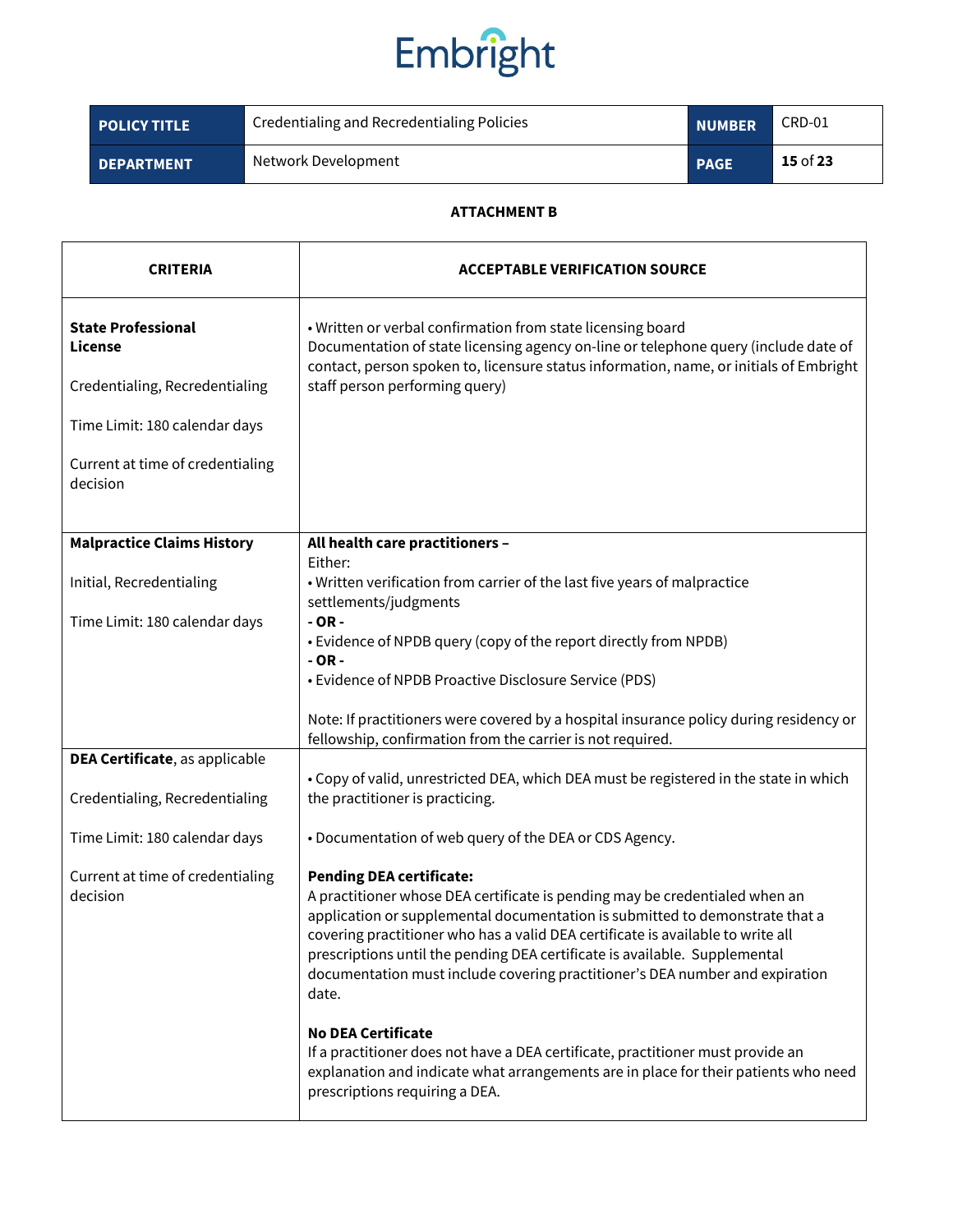| <b>POLICY TITLE</b> | Credentialing and Recredentialing Policies | <b>NUMBER</b> | CRD-01     |
|---------------------|--------------------------------------------|---------------|------------|
| <b>DEPARTMENT</b>   | Network Development                        | <b>PAGE</b>   | $16$ of 23 |

| CRITERIA                                            | <b>ACCEPTABLE VERIFICATION SOURCE</b>                                                                                                                                                                                                                                                               |  |  |  |
|-----------------------------------------------------|-----------------------------------------------------------------------------------------------------------------------------------------------------------------------------------------------------------------------------------------------------------------------------------------------------|--|--|--|
| <b>NPDB Query</b><br>Credentialing, Recredentialing | • Copy of the report directly from NPDB                                                                                                                                                                                                                                                             |  |  |  |
| Time Limit: 180<br>calendar days                    | NPDB Proactive Disclosure Service (PDS)                                                                                                                                                                                                                                                             |  |  |  |
| <b>Work History</b>                                 | Note: Verification is not required, documentation is required.                                                                                                                                                                                                                                      |  |  |  |
| Credentialing                                       | • Application that requests the most recent five years of work history; or                                                                                                                                                                                                                          |  |  |  |
| Time Limit: 180<br>calendar days                    | • Curriculum Vitae that includes at least the most recent five years of work history;<br>and                                                                                                                                                                                                        |  |  |  |
|                                                     | • Clarification of work history documented as outlined above is acceptable as long as<br>the date of the conversation, name of person providing the clarification and initials<br>of person obtaining the clarification is clearly documented.                                                      |  |  |  |
|                                                     | • Gaps exceeding six months must be reviewed. Gaps exceeding 12 months must be<br>clarified in writing.                                                                                                                                                                                             |  |  |  |
| <b>Education and Training</b>                       | . Not required for board certified MDs and DOs.                                                                                                                                                                                                                                                     |  |  |  |
| Credentialing                                       | . If practitioner is not board certified, he/she must meet the Education and<br>Training Requirements established by Embright's Credentialing Committee.                                                                                                                                            |  |  |  |
| Time Limit: None                                    | . Verification of the highest level of credentials obtained meets this<br>requirement.                                                                                                                                                                                                              |  |  |  |
|                                                     | Physicians-(MD, DO)                                                                                                                                                                                                                                                                                 |  |  |  |
|                                                     | <b>Completion of residency training:</b>                                                                                                                                                                                                                                                            |  |  |  |
|                                                     | • Confirmation from the residency training program (written or verbal)<br>Documentation of on-line or telephone inquiry of residency training program<br>(include date of contact, person spoken to, residency program information, name, or<br>initials of Embright staff person performing query) |  |  |  |
|                                                     | • Entry in the AMA Physician Master File                                                                                                                                                                                                                                                            |  |  |  |
|                                                     | • Entry in the American Osteopathic Association (AOA) Official Osteopathic Physician<br>Profile Report or AOA Physician Master File                                                                                                                                                                 |  |  |  |
|                                                     | • Confirmation from an association of schools of the health professions if the<br>association performs primary source verification.                                                                                                                                                                 |  |  |  |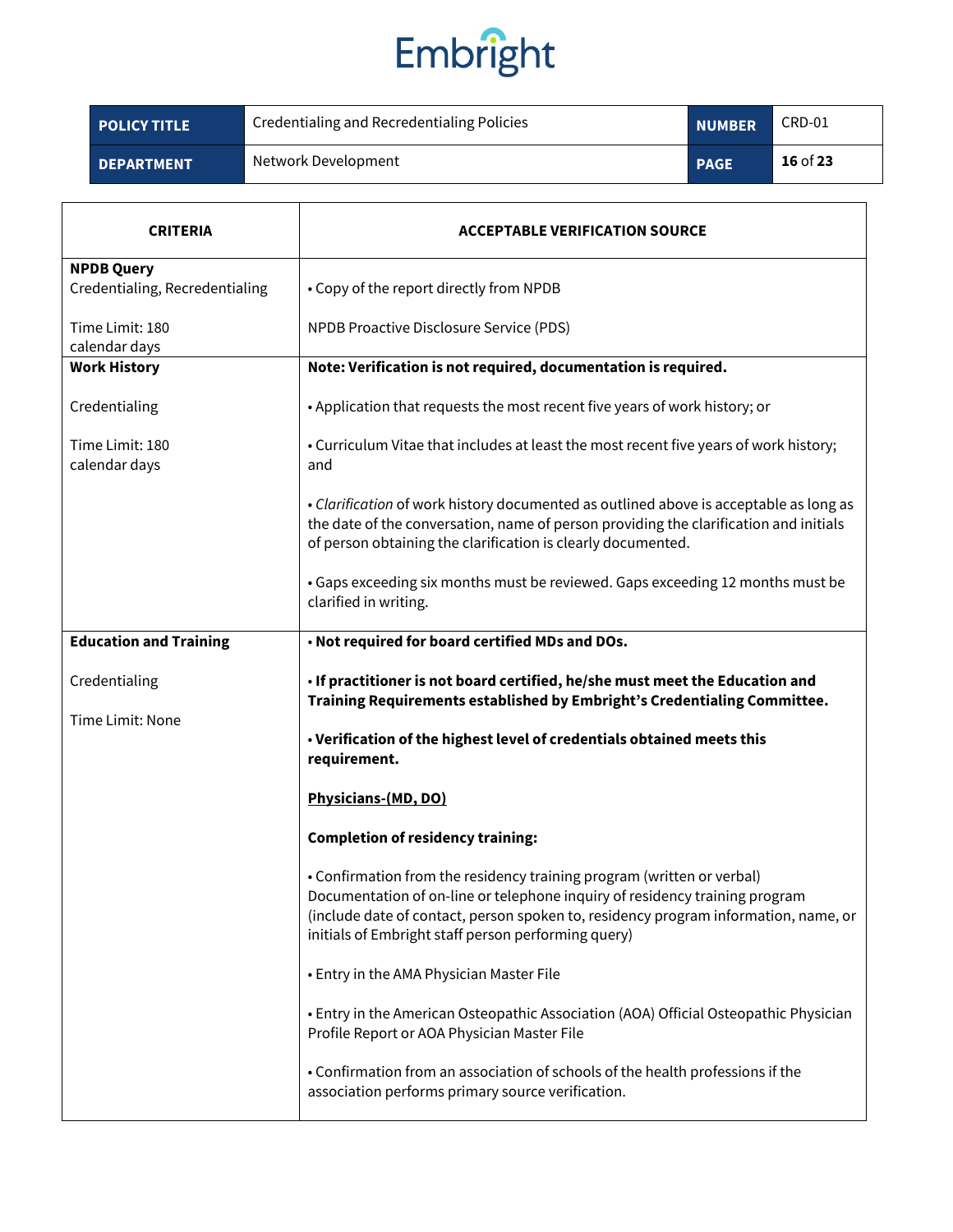| <b>POLICY TITLE</b> | Credentialing and Recredentialing Policies | <b>NUMBER</b> | CRD-01   |
|---------------------|--------------------------------------------|---------------|----------|
| <b>DEPARTMENT</b>   | Network Development                        | <b>PAGE</b>   | 17 of 23 |

| <b>CRITERIA</b> | <b>ACCEPTABLE VERIFICATION SOURCE</b>                                                                                                                                                                                                                                  |  |
|-----------------|------------------------------------------------------------------------------------------------------------------------------------------------------------------------------------------------------------------------------------------------------------------------|--|
|                 | . Confirmation from the state licensing agency if the state agency performs primary<br>source verification of residency training.                                                                                                                                      |  |
|                 | <b>Graduation from Medical School:</b>                                                                                                                                                                                                                                 |  |
|                 | . Written or verbal confirmation from the medical school<br>Documentation of on-line or telephone inquiry of medical school (include date of<br>contact, person spoken to, medical school information, name, or initials of Embright<br>staff person performing query) |  |
|                 | • Entry in the AMA Physician Master File (MDs) or the AOA Official Osteopathic<br>Physician Profile Report or AOA Physician Master File (DOs)                                                                                                                          |  |
|                 | • Confirmation from Educational Commission for Foreign Medical Graduates for<br>international medical graduates licensed after 1986                                                                                                                                    |  |
|                 | . Confirmation from an association of schools of the health professions if the<br>association performs primary source verification.                                                                                                                                    |  |
|                 | . Confirmation from the state licensing agency if the state agency performs primary<br>source verification of residency training.                                                                                                                                      |  |
|                 | <b>Chiropractors</b>                                                                                                                                                                                                                                                   |  |
|                 | <b>Graduation from chiropractic college:</b>                                                                                                                                                                                                                           |  |
|                 | • Confirmation from a chiropractic college whose graduates are recognized as<br>candidates for licensure by the regulatory authority issuing the license                                                                                                               |  |
|                 | . Confirmation from the state licensing board if the state agency performs primary<br>source verification.                                                                                                                                                             |  |
|                 | • Where the above verifications are performed on-line or by telephone, document the<br>date of contact, person spoken to, the information obtained, and the name or initials<br>of Embright staff person-performing query.                                             |  |
|                 | <b>Dentists --</b> (applies only to those providing medical services)                                                                                                                                                                                                  |  |
|                 | <b>Graduation from dental school:</b>                                                                                                                                                                                                                                  |  |
|                 | • Confirmation from the dental school                                                                                                                                                                                                                                  |  |
|                 | • Confirmation from the appropriate specialty program of residency training                                                                                                                                                                                            |  |
|                 | . Confirmation from the state licensing board if the state agency performs                                                                                                                                                                                             |  |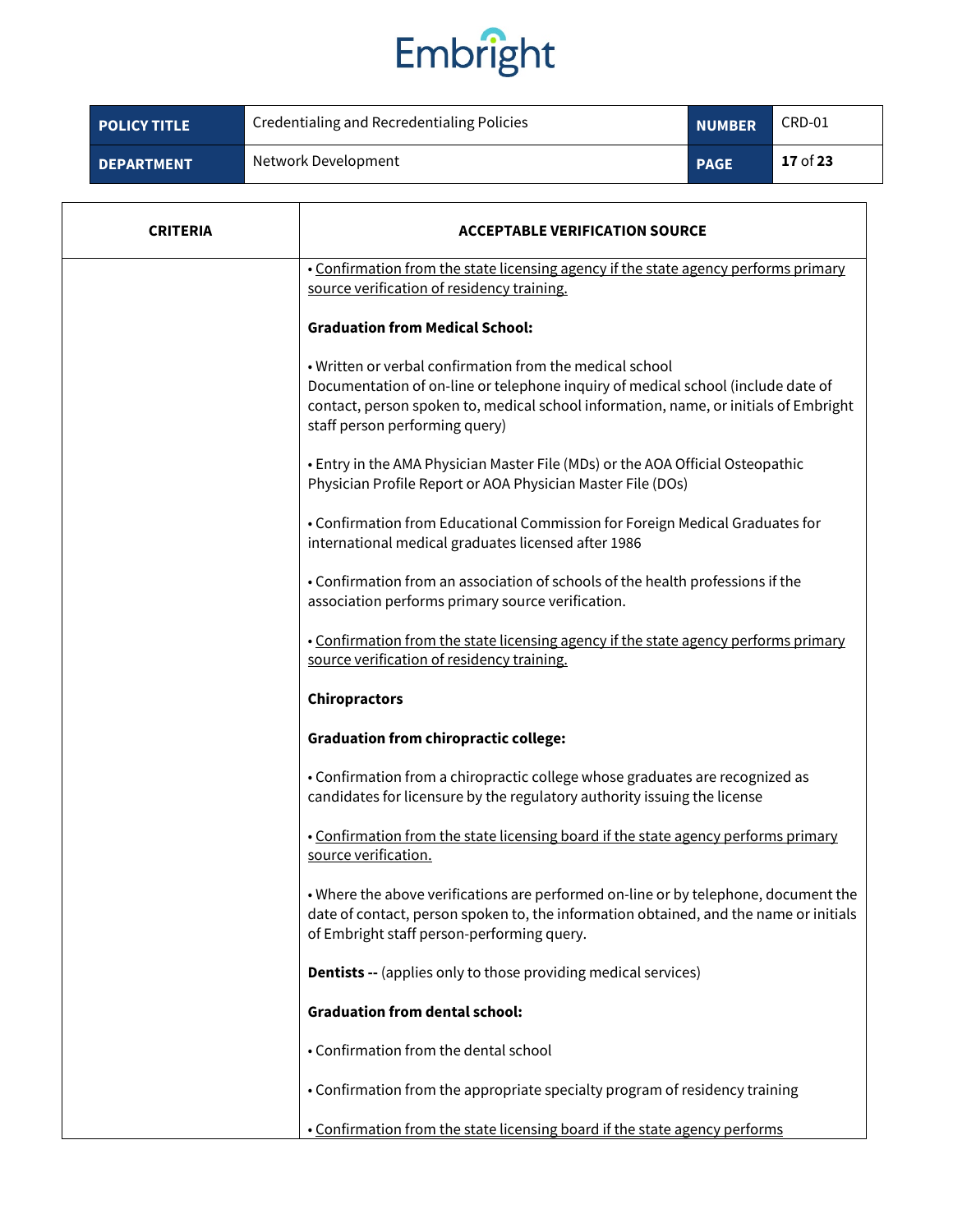| <b>POLICY TITLE</b> | Credentialing and Recredentialing Policies | <b>NUMBER</b> | CRD-01     |
|---------------------|--------------------------------------------|---------------|------------|
| <b>DEPARTMENT</b>   | Network Development                        | <b>PAGE</b>   | 18 of $23$ |

| <b>CRITERIA</b> | <b>ACCEPTABLE VERIFICATION SOURCE</b>                                                                                                                                                                              |  |  |
|-----------------|--------------------------------------------------------------------------------------------------------------------------------------------------------------------------------------------------------------------|--|--|
|                 | primary source verification                                                                                                                                                                                        |  |  |
|                 | Optometrists--                                                                                                                                                                                                     |  |  |
|                 | <b>Graduation from optometry college:</b>                                                                                                                                                                          |  |  |
|                 | • Confirmation from an optometry college whose graduates are recognized as<br>candidates for licensure by the regulatory authority issuing the license                                                             |  |  |
|                 | . Confirmation from the state licensing board if the state agency performs<br>primary source verification                                                                                                          |  |  |
|                 | Podiatrists--For board certified podiatrists, verify the podiatry school graduation<br>and residency from one of the following:                                                                                    |  |  |
|                 | . Confirmation by the appropriate specialty board if the specialty board conducts<br>primary source verification of graduation and residency                                                                       |  |  |
|                 | • Confirmation from the state licensing board if the state agency performs<br>primary source verification of board status                                                                                          |  |  |
|                 | . Where the above verifications are performed on-line or by telephone, document the<br>date of contact, person spoken to, the information obtained, name or initials of<br>Embright staff person-performing query. |  |  |
|                 | For podiatrist who are not board certified, verify completion of residency<br>training from one of the following:                                                                                                  |  |  |
|                 | • Confirmation from the residency training program.                                                                                                                                                                |  |  |
|                 | . Entry in a podiatry specialty board master file if the specialty board performs<br>primary source verification of graduation and completion of residency.                                                        |  |  |
|                 | . Confirmation by the state licensing agency, if the state agency performs primary<br>source verification of residency training                                                                                    |  |  |
|                 | . Where the above verifications are performed on-line or by telephone, document the<br>date of contact, person spoken to, the information obtained, name or initials of<br>Embright staff person-performing query. |  |  |
|                 | For podiatrist who have not completed a residency, verify graduation from<br>podiatry school from one of the following:                                                                                            |  |  |
|                 | • Confirmation by the podiatry medical school.                                                                                                                                                                     |  |  |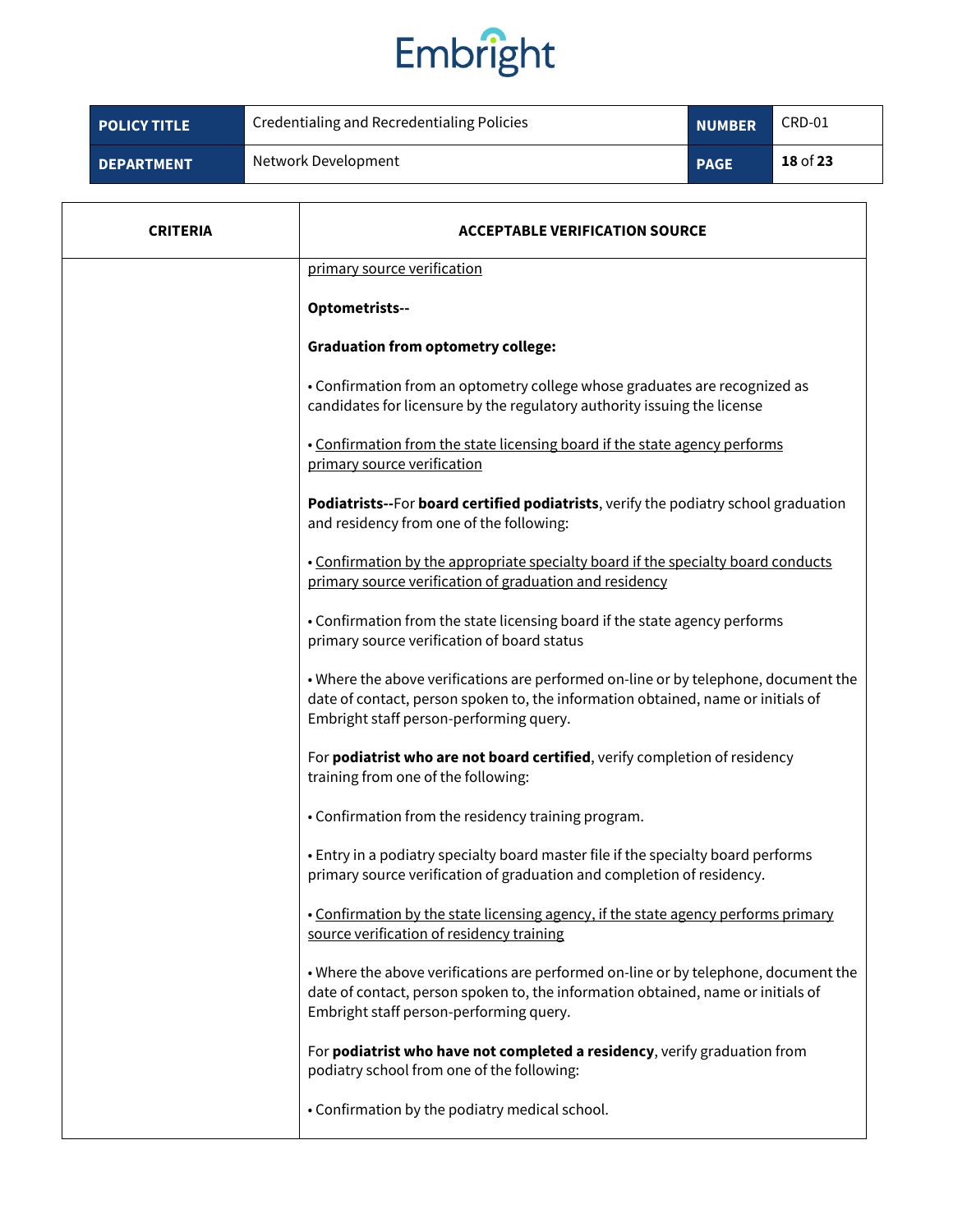| <b>POLICY TITLE</b> | Credentialing and Recredentialing Policies | <b>NUMBER</b> | CRD-01     |
|---------------------|--------------------------------------------|---------------|------------|
| <b>DEPARTMENT</b>   | Network Development                        | <b>PAGE</b>   | $19$ of 23 |

| <b>CRITERIA</b>                   | <b>ACCEPTABLE VERIFICATION SOURCE</b>                                                                                                                                                                                                         |
|-----------------------------------|-----------------------------------------------------------------------------------------------------------------------------------------------------------------------------------------------------------------------------------------------|
|                                   | • Entry in a podiatry specialty board master file, if the specialty board perform<br>primary source verification of graduation                                                                                                                |
|                                   | . Confirmation by the state licensing agency, if the state agency performs primary<br>source verification of podiatry school                                                                                                                  |
|                                   | . Where the above verifications are performed on-line or by telephone, document the<br>date of contact, person spoken to, the information obtained, name or initials of<br>Embright staff person-performing query.                            |
| <b>Board Certification</b>        | Note:                                                                                                                                                                                                                                         |
|                                   | . Board certification is recommended as stated in this policy, Section 2.1.4 and                                                                                                                                                              |
| Credentialing, Recredentialing    | 2.1.5 "Criteria for Providing Health Care Services to Embright Members."                                                                                                                                                                      |
|                                   |                                                                                                                                                                                                                                               |
| Time Limit: 180 calendar days     | • Board certification must be verified if a practitioner states he or she is board<br>certified within 180 calendar days. The board certification expiration date will also                                                                   |
| (may be valid for up to one year) | be documented.                                                                                                                                                                                                                                |
|                                   | . Board certification meets all education and training requirements for MDs and DOs,<br><b>ONLY</b>                                                                                                                                           |
|                                   | MDs and DOs-                                                                                                                                                                                                                                  |
|                                   | • Entry into the ABMS Official Directory of Board-Certified Medical Specialists                                                                                                                                                               |
|                                   | • Entry into the AOA Directory of Osteopathic Physicians                                                                                                                                                                                      |
|                                   | • Entry in the AMA Physician Master file                                                                                                                                                                                                      |
|                                   | . Confirmation from the appropriate specialty board                                                                                                                                                                                           |
|                                   | • Confirmation from the state licensing board, if the state agency performs primary<br>source verification of board status                                                                                                                    |
|                                   | • For foreign board certification, confirmation from the Accreditation Council for<br>Graduate Medical Education (ACGME) if the board performs primary source<br>verification of education and training of every board-certified practitioner |
|                                   | <b>Chiropractors -- Not Applicable</b>                                                                                                                                                                                                        |
|                                   | <b>Optometry -- Not Applicable</b>                                                                                                                                                                                                            |
|                                   | Podiatrists - Does NOT meet education and training requirements                                                                                                                                                                               |
|                                   | . Confirmation from the appropriate specialty board if the board performs primary<br>verification of graduation and residency                                                                                                                 |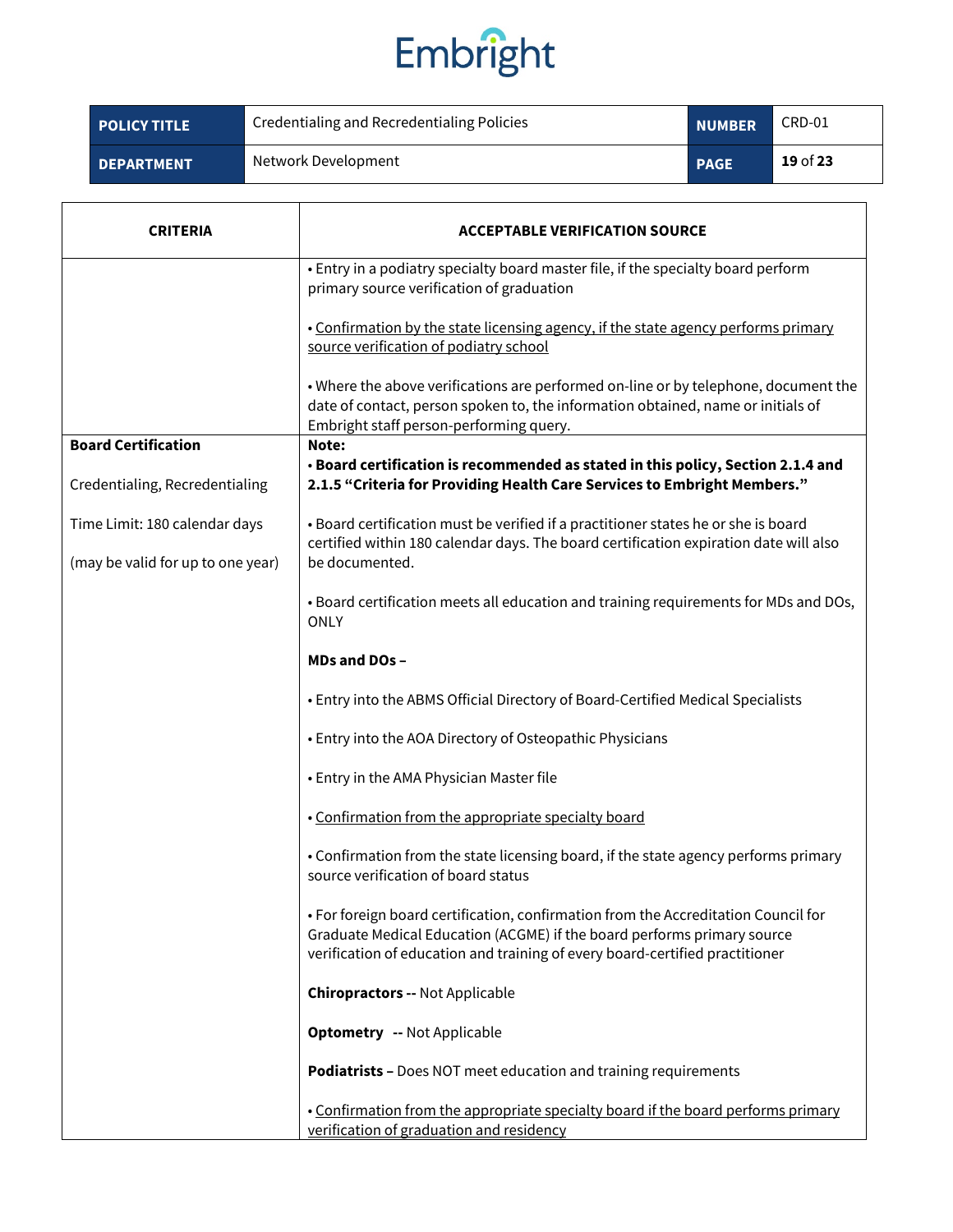| <b>POLICY TITLE</b> | Credentialing and Recredentialing Policies | <b>NUMBER</b> | CRD-01     |
|---------------------|--------------------------------------------|---------------|------------|
| <b>DEPARTMENT</b>   | Network Development                        | <b>PAGE</b>   | $20$ of 23 |

| <b>CRITERIA</b>                                                | <b>ACCEPTABLE VERIFICATION SOURCE</b>                                                                                                                                                                              |
|----------------------------------------------------------------|--------------------------------------------------------------------------------------------------------------------------------------------------------------------------------------------------------------------|
|                                                                | • Entry in a podiatry specialty board master file if the board performs primary<br>verification of graduation and completion of residency                                                                          |
|                                                                | • Confirmation from the state licensing board if the board performs primary source<br>verification                                                                                                                 |
|                                                                | . Where the above verifications are performed on-line or by telephone, document the<br>date of contact, person spoken to, the information obtained, name or initials of<br>Embright staff person performing query. |
|                                                                | <b>Dentists --</b> Does NOT meet education and training requirements<br>• Confirmation from the appropriate specialty board                                                                                        |
|                                                                | Non-Physician Practitioners -- Does NOT meet education and training<br>requirements                                                                                                                                |
|                                                                | • Confirmation from the appropriate specialty board                                                                                                                                                                |
|                                                                | • Confirmation from the state licensing agency if the agency performs primary source<br>verification                                                                                                               |
|                                                                | • Confirmation from a registry if the registry performs primary source verification                                                                                                                                |
|                                                                | . Where the above verifications are performed on-line or by telephone, document the<br>date of contact, person spoken to, the information obtained, name or initials of<br>Embright staff person performing query. |
| <b>Malpractice Insurance</b><br>Credentialing, Recredentialing | SEE "CURRENT AND SIGNED ATTESTATION": The application includes a current<br>and signed attestation by the applicant regarding current malpractice insurance<br>coverage; and                                       |
| Time Limit: Current<br>at time of credentialing decision       | • Copy of Certificate of Insurance with dates, amount of coverage and name of<br>covered practitioner(s), or                                                                                                       |
|                                                                | • Confirmation of coverage from carrier                                                                                                                                                                            |
|                                                                | . Where the above verifications are performed on-line or by telephone, document the<br>date of contact, person spoken to, the information obtained, name or initials of<br>Embright staff person performing query. |
|                                                                | Or NPDB Proactive Disclosure Service (PDS)                                                                                                                                                                         |
|                                                                | Note: Practitioners must attest to the dates and amounts of current malpractice<br>coverage, even if the amount is zero.                                                                                           |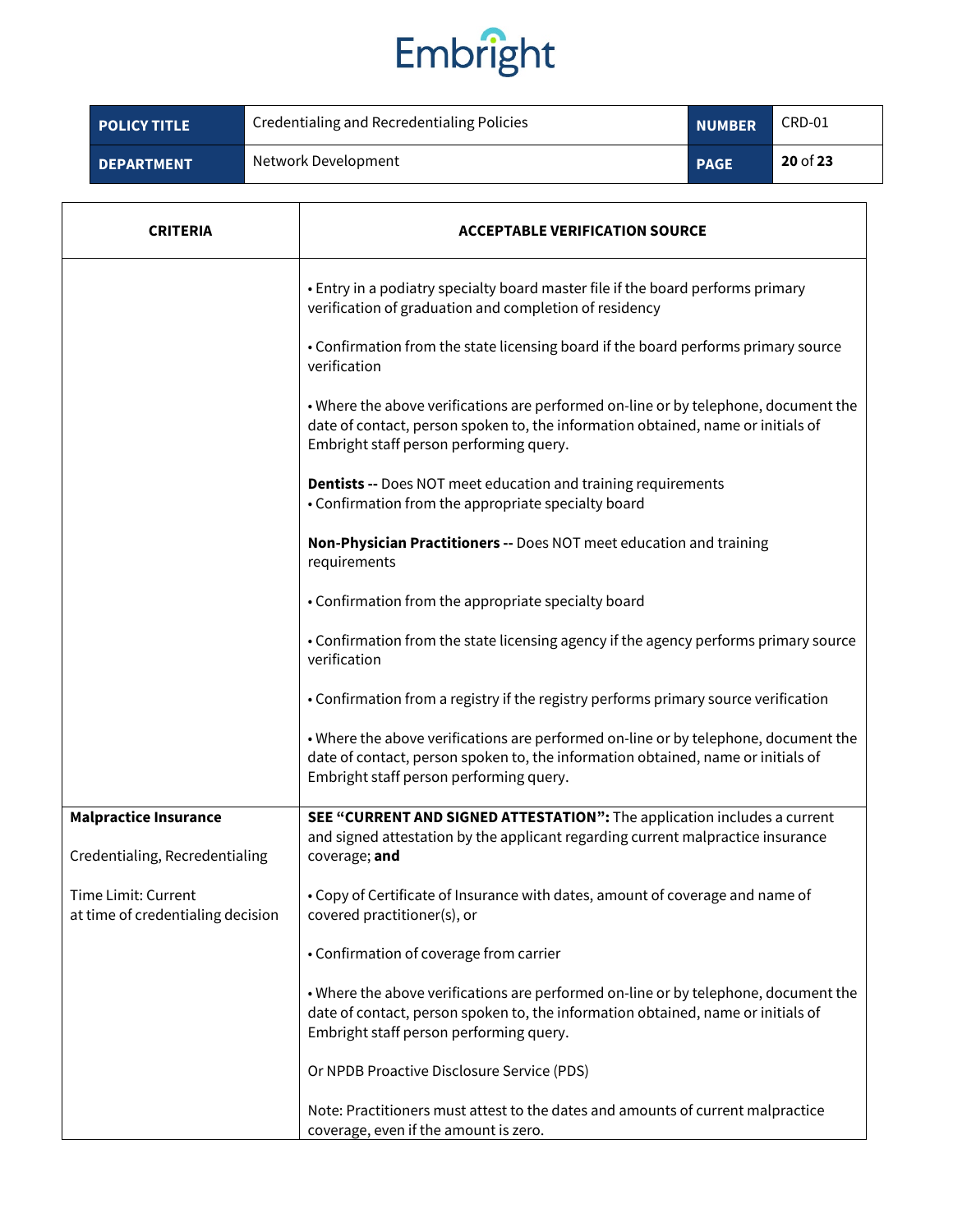| <b>POLICY TITLE</b> | Credentialing and Recredentialing Policies | <b>NUMBER</b> | CRD-01     |
|---------------------|--------------------------------------------|---------------|------------|
| <b>DEPARTMENT</b>   | Network Development                        | <b>PAGE</b>   | $21$ of 23 |

| CRITERIA                                        | <b>ACCEPTABLE VERIFICATION SOURCE</b>                                                                                                                                                                              |
|-------------------------------------------------|--------------------------------------------------------------------------------------------------------------------------------------------------------------------------------------------------------------------|
| <b>Hospital Privileges</b>                      | Written or verbal confirmation from the affiliated hospital                                                                                                                                                        |
| Credentialing, Recredentialing                  |                                                                                                                                                                                                                    |
| Time Limit: 180 calendar days                   |                                                                                                                                                                                                                    |
| <b>Current and Signed Attestation</b>           | The application includes a current and signed attestation and addresses:                                                                                                                                           |
| Initial and Recredentialing                     | • Reasons for any inability to perform essential functions of the position, with or<br>without accommodation                                                                                                       |
| Time Limit: 180 calendar days                   | • Lack of present illegal drug use                                                                                                                                                                                 |
|                                                 | • History of loss of license and felony convictions                                                                                                                                                                |
|                                                 | • History of loss or limitation of privileges or disciplinary activity                                                                                                                                             |
|                                                 | • Current malpractice coverage (including limits of liability)                                                                                                                                                     |
|                                                 | • Correctness and completeness of the application                                                                                                                                                                  |
|                                                 | Note: Only the practitioner may attest to any updates to the application and<br>attestation, a staff member may not.                                                                                               |
| <b>Sanctions or Limitations on</b><br>Licensure | . Confirmation from the relevant state licensing board                                                                                                                                                             |
|                                                 | . Confirmation from NPDB or NPDB PDS                                                                                                                                                                               |
| Credentialing, Recredentialing                  | • Confirmation from the Federation of State Medical Boards (FSMB)                                                                                                                                                  |
| Time Limit: 180 calendar days                   | . Where the above verifications are performed on-line or by telephone, document the<br>date of contact, person spoken to, the information obtained, name or initials of<br>Embright staff person performing query. |
|                                                 | <b>Chiropractors</b>                                                                                                                                                                                               |
|                                                 | • Confirmation from the State Board of Chiropractic Examiners                                                                                                                                                      |
|                                                 | • Confirmation from the Federation of Chiropractic Licensing Boards (CINBAD)                                                                                                                                       |
|                                                 | . Where the above verifications are performed on-line or by telephone, document the<br>date of contact, person spoken to, the information obtained, name or initials of<br>Embright staff person performing query. |
|                                                 | <b>Dentists</b>                                                                                                                                                                                                    |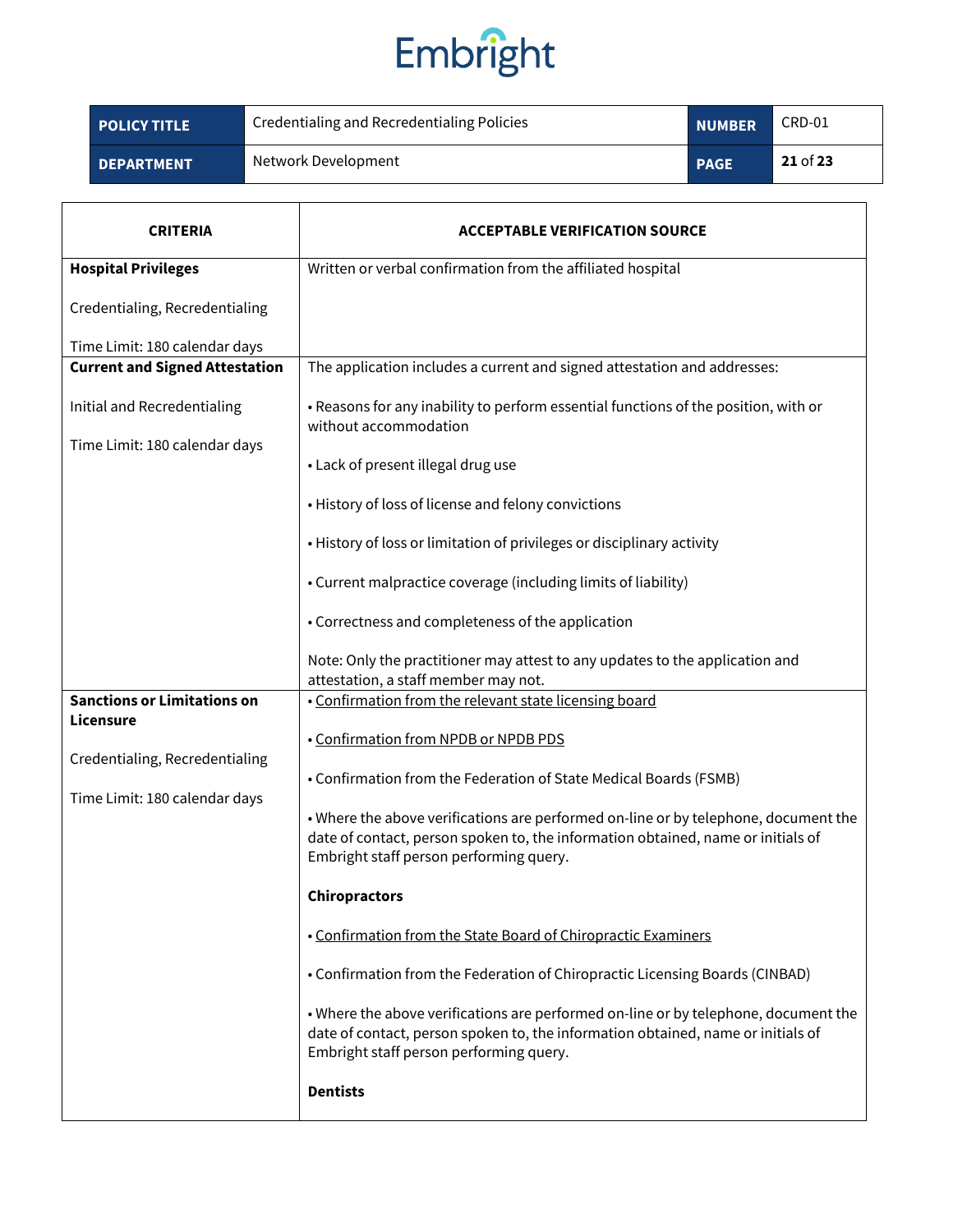| <b>POLICY TITLE</b> | Credentialing and Recredentialing Policies | <b>NUMBER</b> | CRD-01     |
|---------------------|--------------------------------------------|---------------|------------|
| <b>DEPARTMENT</b>   | Network Development                        | <b>PAGE</b>   | $22$ of 23 |

| CRITERIA                       | <b>ACCEPTABLE VERIFICATION SOURCE</b>                                                                                                                                                                                     |
|--------------------------------|---------------------------------------------------------------------------------------------------------------------------------------------------------------------------------------------------------------------------|
|                                | . Confirmation from the State Board of Dental Examiners                                                                                                                                                                   |
|                                | • Confirmation from NPDB                                                                                                                                                                                                  |
|                                | . Where the above verifications are performed on-line or by telephone, document the<br>date of contact, person spoken to, the information obtained, name or initials of<br>Embright staff person performing query.        |
|                                | <b>Podiatrists</b>                                                                                                                                                                                                        |
|                                | • State Board of Podiatric Examiners or the Federation of Podiatric Medical Boards                                                                                                                                        |
|                                | <b>Optometrists</b><br>• Confirmation from the State Board of Optometry Examiners                                                                                                                                         |
|                                | <b>Non-Physician Practitioners</b>                                                                                                                                                                                        |
|                                | • Confirmation from the appropriate state agency or state licensure or certification                                                                                                                                      |
|                                | . Where the above verifications are performed on-line or by telephone, document the<br>date of contact, person spoken to, the information obtained, name or initials of<br>Embright staff person performing query.        |
| Medicare/Medicaid              | A review of Medicare and Medicaid sanctions must cover the most recent three-year                                                                                                                                         |
| <b>Sanctions History</b>       | period available through the following data sources:                                                                                                                                                                      |
| Credentialing, Recredentialing | . Verification through the NPDB, or NPDB PDS                                                                                                                                                                              |
| Time Limit: 180 calendar days  | . Systems for Awards management (SAM) formerly the EPLS                                                                                                                                                                   |
|                                | • Verification through the FSMB                                                                                                                                                                                           |
|                                | • Cumulative sanction report available over the internet                                                                                                                                                                  |
|                                | • Confirmation through review of the Medicare and Medicaid Sanctions and<br>Reinstatement List of Excluded Individual/Entities released by the US Department of<br>Health and Human Services Office of Inspector General. |
|                                | • Confirmation through review of the Federal Employees Health Benefits Program<br>debarment record published by the Office of Personnel Management, Office of the<br>Inspector General.                                   |
|                                | • Verification by the state Medicaid agency or intermediary and the Medicare<br>intermediary                                                                                                                              |
|                                | • Verification through the American Medical Association (AMA) Physician Master file                                                                                                                                       |